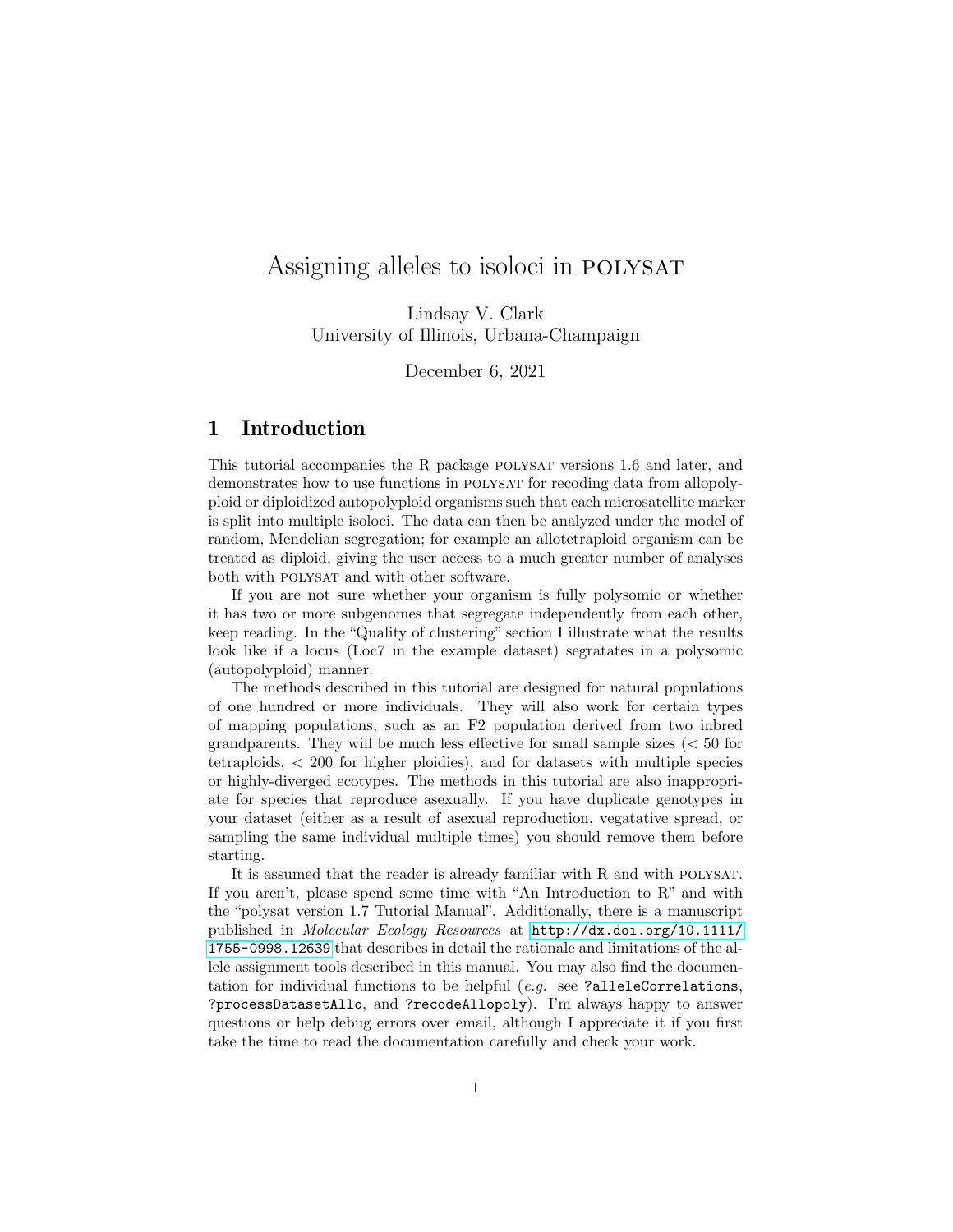## 2 Data hygiene

Below I have some recommendations for generating and cleaning up datasets so that they will have the greatest success with the allele assignment algorithm.

## 2.1 Before you begin genotyping

Choose your markers well. If your research group has previously run microsatellite markers on your species of interest, choose markers that have given clear, consistent, and easy-to-interpret patterns of amplification in the past. If a linkage map has been published for your species, use markers that are on the map; low quality markers would have given segregation distortion and would not have been mappable. Lastly, dinucleotide repeat markers should be used with caution, as their high mutation rate increases the chance of homoplasy occuring, and their high degree of stutter can make amplification patterns difficult to interpret in polyploids. Markers with trinucleotide or larger repeats will give cleaner results, despite not having as many alleles.

Avoid multiplexing several markers in one PCR reaction. Multiplexing increases the probability of scoring error due to allelic dropout. Run each marker in a separate reaction, then, if desired for your electrophoresis method, pool the reactions post-PCR.

Use the highest resolution electrophoresis method available to you. Agarose gels may lack the resolution to distinguish all alleles from each other. If using acrylamide gels, make an allelic ladder by pooling PCR products from several diverse individuals, then run the same ladder on each gel to ensure consistency of scoring. If using a capillary sequencer, always use the same size standard, and be consistent in terms of which fluorescent dye goes with which marker.

"Oh no! I've already run all of my microsatellite markers, and I don't have time to re-do them!" It's okay. Everything above was just a suggestion to improve the probability that the method described in this vignette will work on your dataset. The method may still work, and if it doesn't, you can consider whether failing to meet one of the above suggestions could have caused the problem.

#### 2.2 Scoring your microsatellite alleles

If you know someone in your lab or at your institution who has a lot of experience scoring microsatellites (and if you are not very experienced), get them to sit down with you for a couple hours and demonstrate how they would score the markers in your dataset. Understanding the additivity of overlapping stutter and allele peaks is important, as is knowing how to distiguish true alleles from PCR artifacts and dye blobs, and knowing how to check that the software interpreted the size standard correctly.

Don't trust any piece of software to score your markers. Most of them were optimized for diploid species, and even then they have a lot of problems. After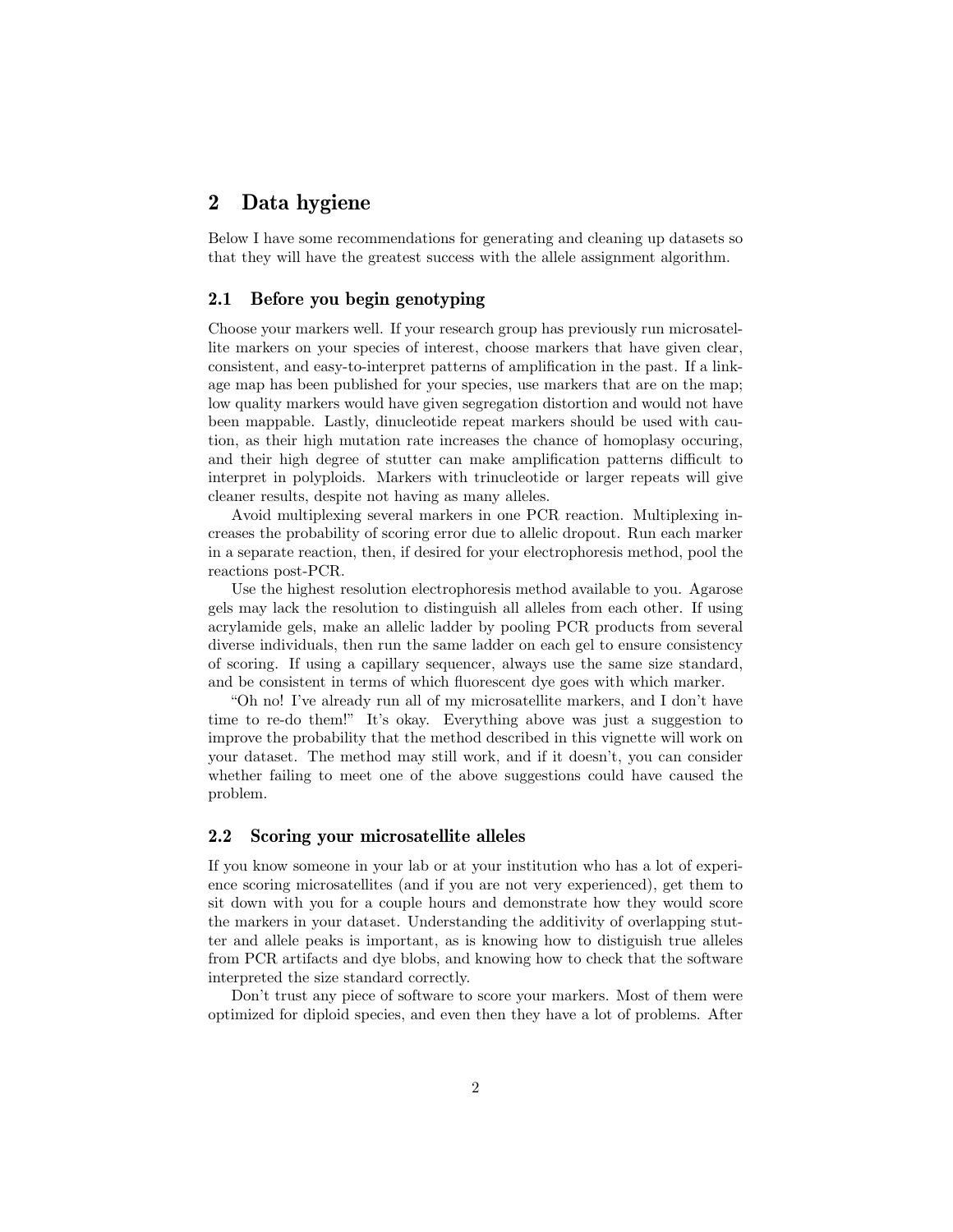the software (e.g. GeneMapper or [STRand\)](http://www.vgl.ucdavis.edu/informatics/strand.php/) has called the alleles, you need to manually inspect every genotype, and you will probably correct a lot of them.

Consistency is crucial. One allele may give a pattern of multiple peaks, so you need to decide which peak to score, and whether to round up or down to get the size in nucleotides. If using software that performs "binning", go through and correct all of the allele calls before using them to make bins. Using STRand, I like to take screenshots to indicate how I score each marker, then I can easily look at them months later when I genotype additional individuals.

## 2.3 Preliminary analysis of the data

In this section I'll use a simulated dataset to demonstrate how to clean up your data and split it into subpopulations if necessary. The same simulated dataset will be used throughout the rest of this manual.

```
> library(polysat)
> data(AllopolyTutorialData)
> summary(AllopolyTutorialData)
Dataset with allele copy number ambiguity.
Simulated allotetraploid dataset.
Number of missing genotypes: 5
303 samples, 7 loci.
1 populations.
Ploidies: NA
Length(s) of microsatellite repeats: 3 4 5
> # make a copy of the dataset to modify
> mydata <- AllopolyTutorialData
```
Note that datasets can be imported using any of the normal import functions for polysat (like read.GeneMapper). The data function here is used only because this is an example dataset installed with the package.

First, any questionable genotypes should be removed. If an electropherogram or banding pattern was unclear, it is best to replace that genotype with missing data. Any duplicate or highly similar genotypes that likely represent the same individual (or a group of asexually derived individuals) should be removed, such that each genotype is only represented once in the dataset. (The assignClones function might be useful for identifying duplicates if you haven't already done so.) Since this is an allotetraploid, let's also make sure that no genotypes have more than four alleles, and eliminate any that do.

```
> # Calculate the length of each genotype vector (= the number of alleles) and
> # construct a TRUE/FALSE matrix of whether that number is greater than four.
> tooManyAlleles \leq apply(Genotypes(mydata), c(1,2),
                          function(x) length(x[[1]])) > 4> # Find position(s) in the matrix that are TRUE.
> which(tooManyAlleles, arr.ind=TRUE) # 43rd sample, second locus
```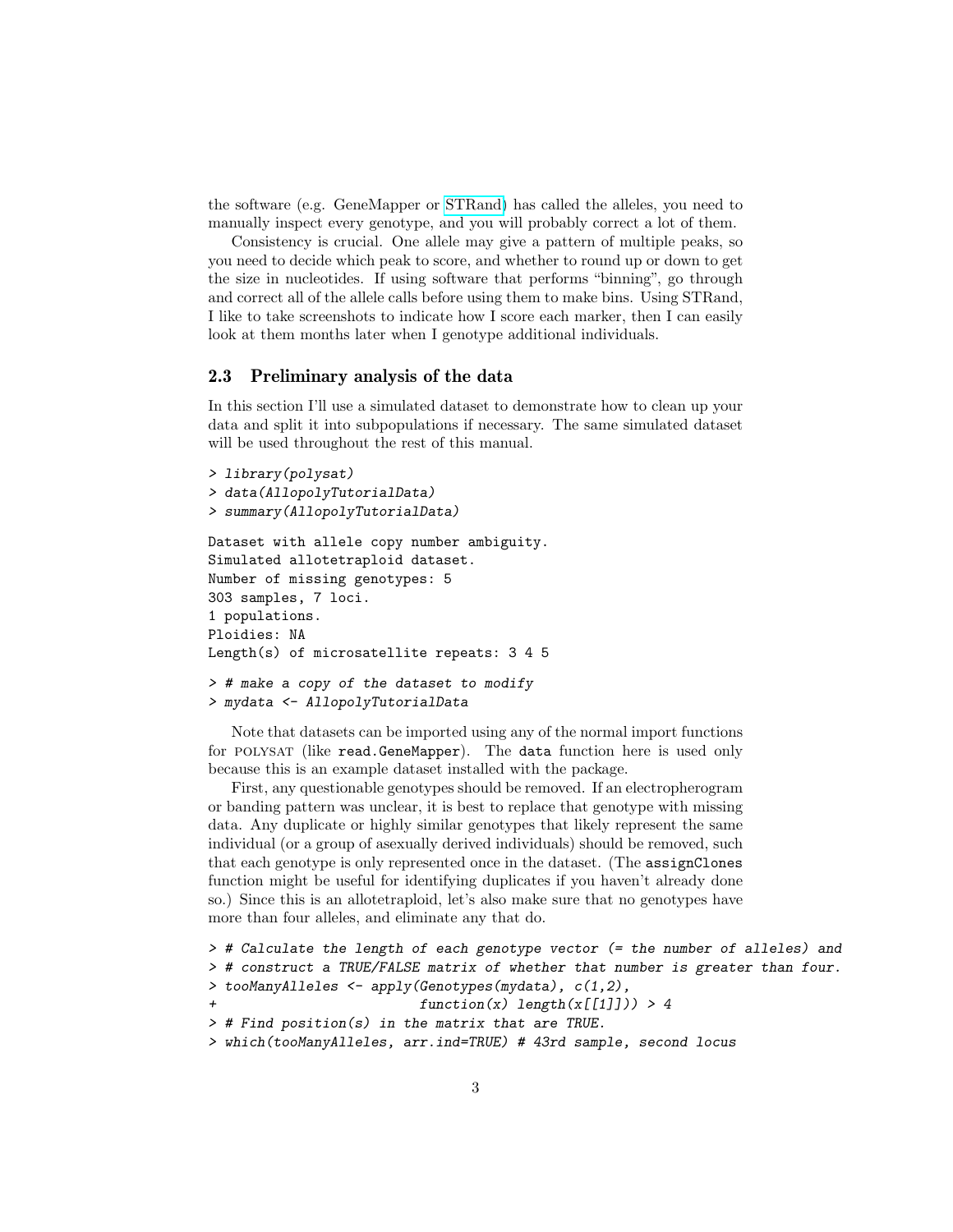```
row col
43 43 2
> # Look at the identified genotype, then replace it with missing data.
> Genotype(mydata, 43, 2)
[1] 143 146 149 152 161
> Genotype(mydata, 43, 2) <- Missing(mydata)
> Genotype(mydata, 43, 2)
[1] -9
```
Next, we'll want to look at population structure in the dataset. We'll make a square matrix of genotype dissimilarities using a simple band-sharing metric, then make a neighbor-joining tree.

```
> mydist <- meandistance.matrix(mydata, distmetric=Lynch.distance,
+ progress=FALSE)
> require(ape)
> mynj <- nj(mydist)
```

```
> plot(mynj, type="unrooted")
```
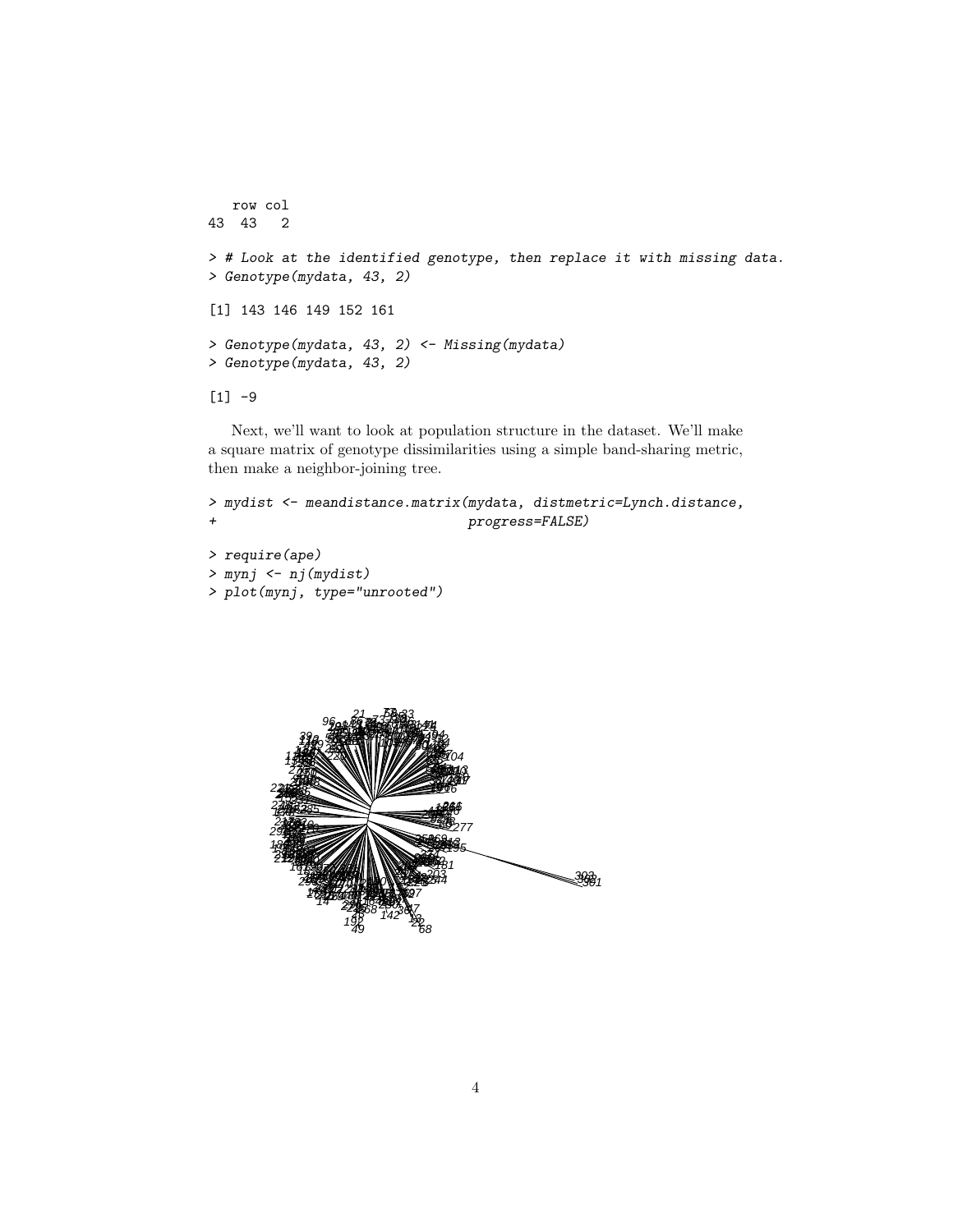You can see that individuals 301, 302, and 303 are highly dissimilar from the rest. This is what it looks like when some individuals are a different species. Because of the fast rate at which microsatellites mutate, allele assignments that we make in one species are very unlikely to apply to another species. We will remove these three individuals from the dataset.

#### > mydata <- deleteSamples(mydata, c("301","302","303"))

Now let's examine the rest of the dataset for population structure using principal coordinates analysis.

```
> par(mfrow=c(2,1))> mypca <- cmdscale(mydist[Samples(mydata), Samples(mydata)])
> plot(mypca[,1], mypca[,2])
> hist(mypca[,1], breaks=30)
```




We can see a slightly bimodal distribution of individuals, indicating moderate population structure. Since population structure can interfere with preliminary allele assignment in the alleleCorrelations step, we will assign individuals to two populations that we can analyze separately. This will also help us to evaluate reproducibility of allele assignments.

```
> pop1ind <- Samples(mydata)[mypca[,1] <= 0]
```

```
> pop2ind <- Samples(mydata)[mypca[,1] > 0]
```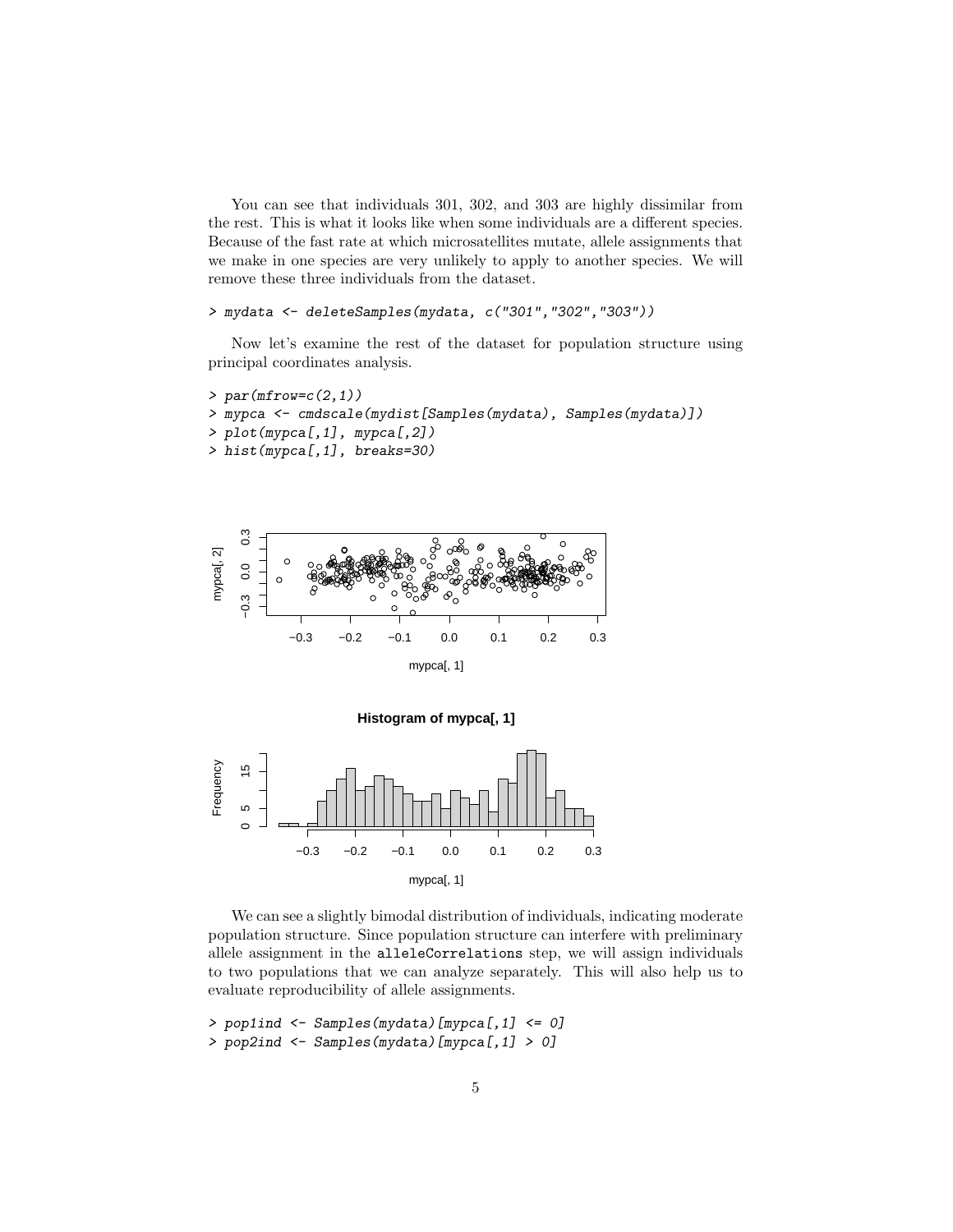> PopInfo(mydata)[pop1ind] <- 1

> PopInfo(mydata)[pop2ind] <- 2

Of course, principal coordinates analysis is not the only method of assigning individuals to populations. If you have already analyzed your data with other software (for example, Structure) before importing it into polysat, you could instead use population assignments from that software, and construct the PopInfo vector accordingly to indicate population assignments.

## 3 The polysat algorithm for allele assignment

### 3.1 General considerations and parameters

To assign alleles to isoloci, you will primarily be using the function processDatasetAllo. This function internally calls two other functions from polysat: alleleCorrelations looks for negative correlations between alleles and uses those correlations to make preliminary assignments, then testAlGroups adjusts those assignments if necessary after checking them against individual genotypes. testAlGroups has some parameters that affect its accuracy depending on the rate of meiotic error (pairing between homeologs or paralogs during meiosis), the presence of null alleles, and homoplasy (different alleles with identical amplicon size) between isoloci. Below are some recommendations for adjusting arguments from the defaults depending on particular issues in the dataset.

| Many alleles $(>10)$           | Increase R (the number of allele swaps attempted) |
|--------------------------------|---------------------------------------------------|
| Meiotic error                  | Increase tolerance                                |
| Null alleles                   | $null.weight = 0$                                 |
| Null alleles at high frequency | $swap = FALSE$                                    |
| Homoplasy                      | $swap = FALSE$                                    |

Because you may not know whether the last four issues are present in your dataset, I recomment trying several parameter sets. The function processDatasetAllo tests several parameter combinations across all loci in the dataset.

### 3.2 Running the algorithm

Now we will use processDatasetAllo to make allele assignments. Because this is an allotetraploid we will use  $n \cdot \text{subgen} = 2$  (two subgenomes) and SGploidy = 2 (each subgenome is diploid). Because we divided our dataset into two subpopulations that appear to have different allele frequencies, we will set usePops = TRUE to analyze the two populations separately according to PopInfo(mydata). We will leave the parameters argument at the default, which includes one parameter set optimized for no null alleles and no homoplasy, one optimized for homoplasy, and two optimized for null alleles. This command will take a few minutes to process (especially since the data set includes deliberately problematic loci, which take longer). Here I have set R to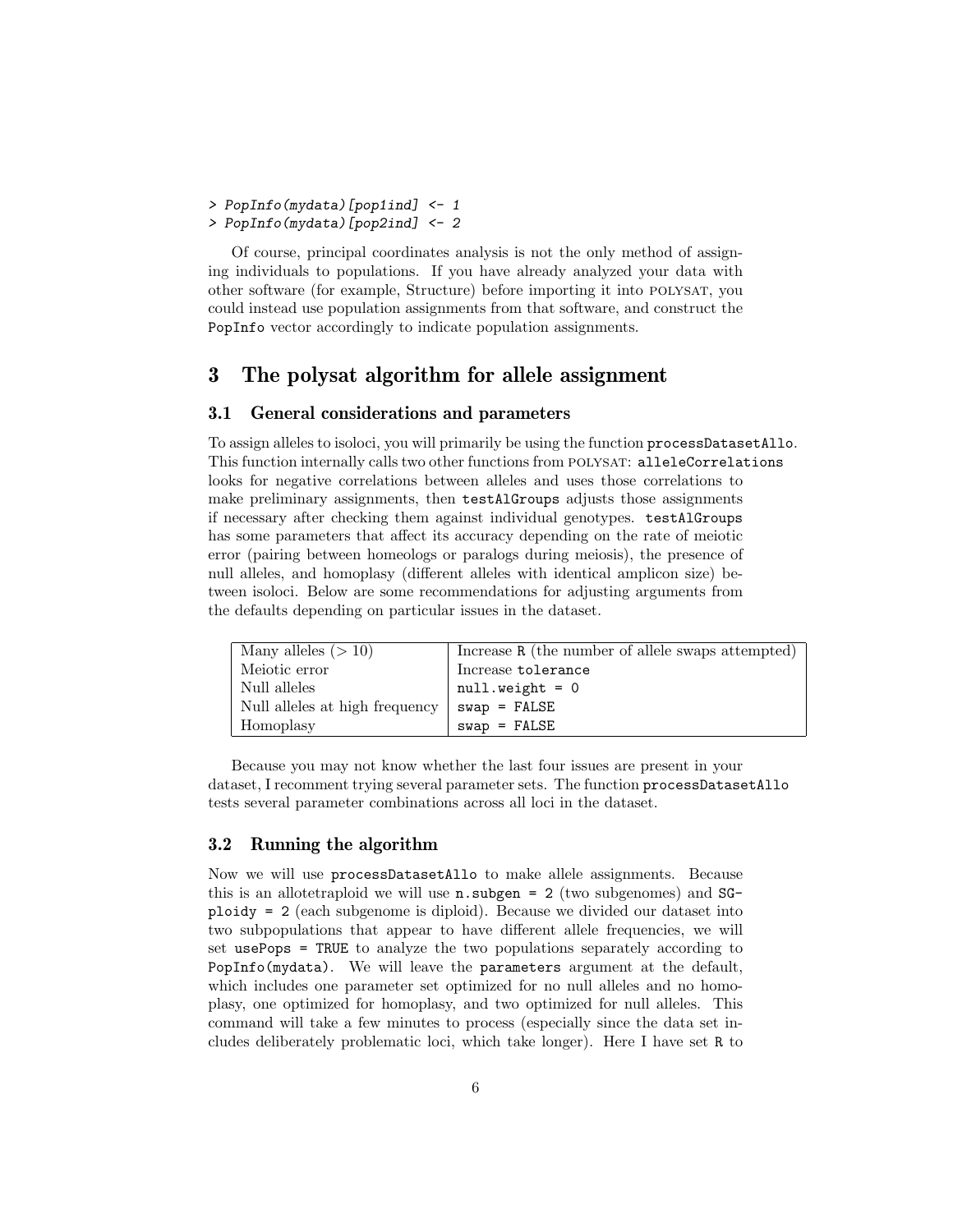500, which also increases processing time but makes it more likely that your results will look similar or identical to mine.

```
> myassign <- processDatasetAllo(mydata, n.subgen = 2, SGploidy = 2,
                                 usePops = TRUE, R = 500)
```
#### 3.3 Inspecting the results

#### 3.3.1 Warnings about positive correlations

We got a warning about Loc6 for both the populations. If population structure were a serious problem, we would have gotten warnings about most or all loci. Let's take a look at which alleles had positive correlations for Loc<sub>6</sub>, to see if there may have been a scoring problem.

The myassign object is a list, and it has an element called AlCorrArray that contains the results of alleleCorrelations for each locus and population. Each set of results is also a list. The list element called significant.pos indicates any significantly positive associations between alleles. We will look at the Loc6 results for both populations.

#### > myassign\$AlCorrArray[["Loc6", 1]]\$significant.pos

300 303 306 327 330 336 339 345 348 300 NA FALSE FALSE FALSE FALSE FALSE FALSE FALSE FALSE 303 FALSE NA FALSE FALSE FALSE FALSE FALSE FALSE FALSE 306 FALSE FALSE NA FALSE FALSE FALSE FALSE FALSE FALSE 327 FALSE FALSE FALSE NA TRUE FALSE FALSE FALSE FALSE 330 FALSE FALSE FALSE TRUE NA FALSE FALSE FALSE FALSE 336 FALSE FALSE FALSE FALSE FALSE NA TRUE FALSE FALSE 339 FALSE FALSE FALSE FALSE FALSE TRUE NA FALSE FALSE 345 FALSE FALSE FALSE FALSE FALSE FALSE FALSE NA TRUE 348 FALSE FALSE FALSE FALSE FALSE FALSE FALSE TRUE NA

#### > myassign\$AlCorrArray[["Loc6", 2]]\$significant.pos

300 303 306 327 330 336 339 345 348 300 NA FALSE FALSE FALSE FALSE FALSE FALSE FALSE FALSE 303 FALSE NA FALSE FALSE FALSE FALSE FALSE FALSE FALSE 306 FALSE FALSE NA FALSE FALSE FALSE FALSE FALSE FALSE 327 FALSE FALSE FALSE NA TRUE FALSE FALSE FALSE FALSE 330 FALSE FALSE FALSE TRUE NA FALSE FALSE FALSE FALSE 336 FALSE FALSE FALSE FALSE FALSE NA TRUE FALSE FALSE 339 FALSE FALSE FALSE FALSE FALSE TRUE NA FALSE FALSE 345 FALSE FALSE FALSE FALSE FALSE FALSE FALSE NA TRUE 348 FALSE FALSE FALSE FALSE FALSE FALSE FALSE TRUE NA

We see positive correlations between alleles 330 and 327, 339 and 336, and 348 and 345. Since these are trinucleotide repeats, it looks like some of the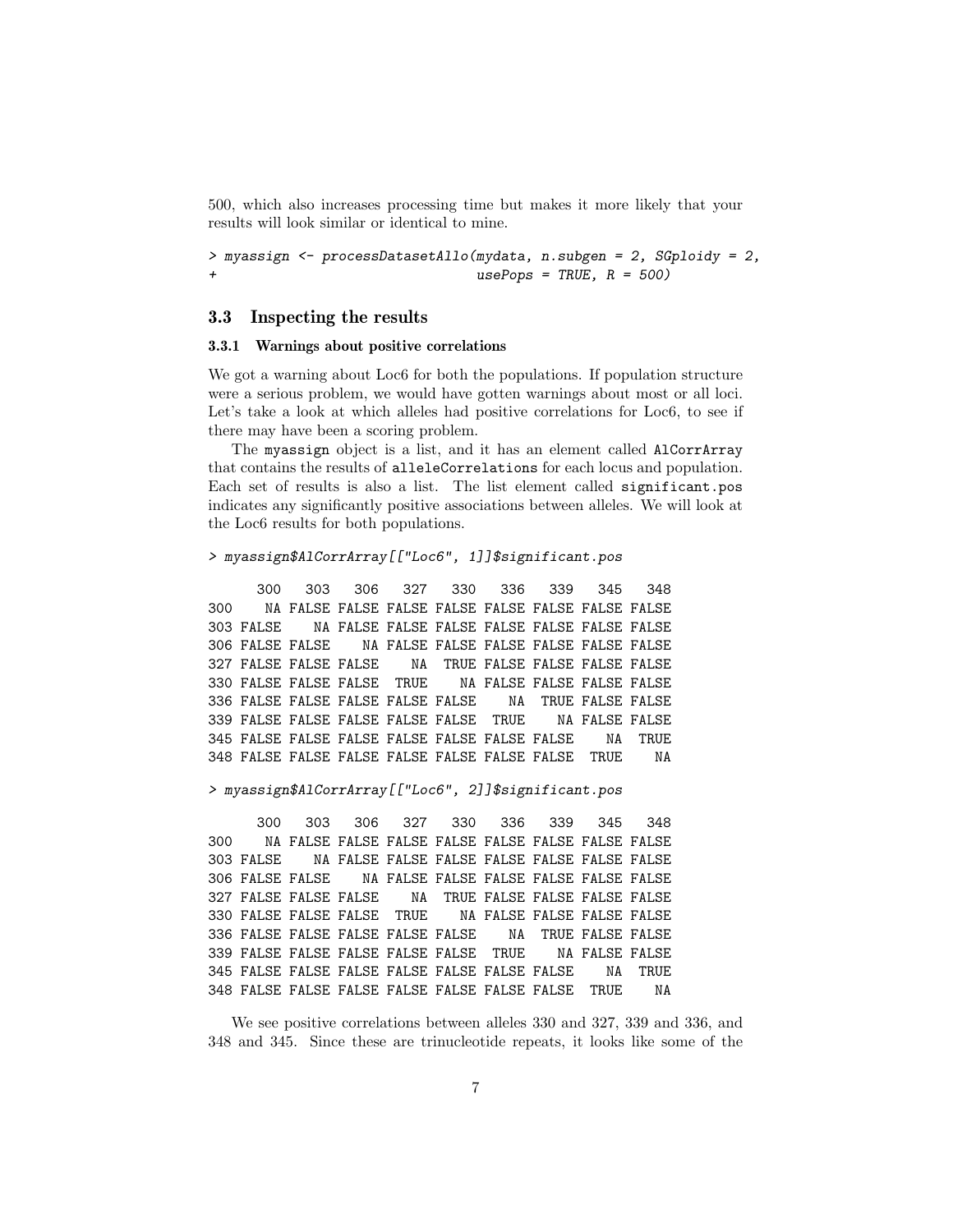larger alleles (which would tend to have more stutter) had stutter peaks miscalled as alleles. If this were a real dataset, I would say to go back to the gels or elecropherograms and call the alleles more carefully. Since this is a simulated dataset, we will simply exclude Loc6 from further analysis.

```
> mydata <- deleteLoci(mydata, loci="Loc6")
```
Occasionally, a locus with no population structure or scoring error will produce a warning about positive correlations between alleles simply due to sampling error in the dataset. If you only get the warning for one locus and population in your dataset, and it does not look like there was scoring error  $(i.e.$ the alleles that are positively correlated are not close in amplicon size), you can safely ignore the warning.

### 3.3.2 Quality of clustering

In your working directory, you should now find a file called "alleleAssignment-Plots.pdf" containing several plots to help you evaluate clustering quality. We will recreate some of those plots here and discuss their interpretation.

```
> par(mfrow = c(1,1))> plotSSAllo(myassign$AlCorrArray)
```
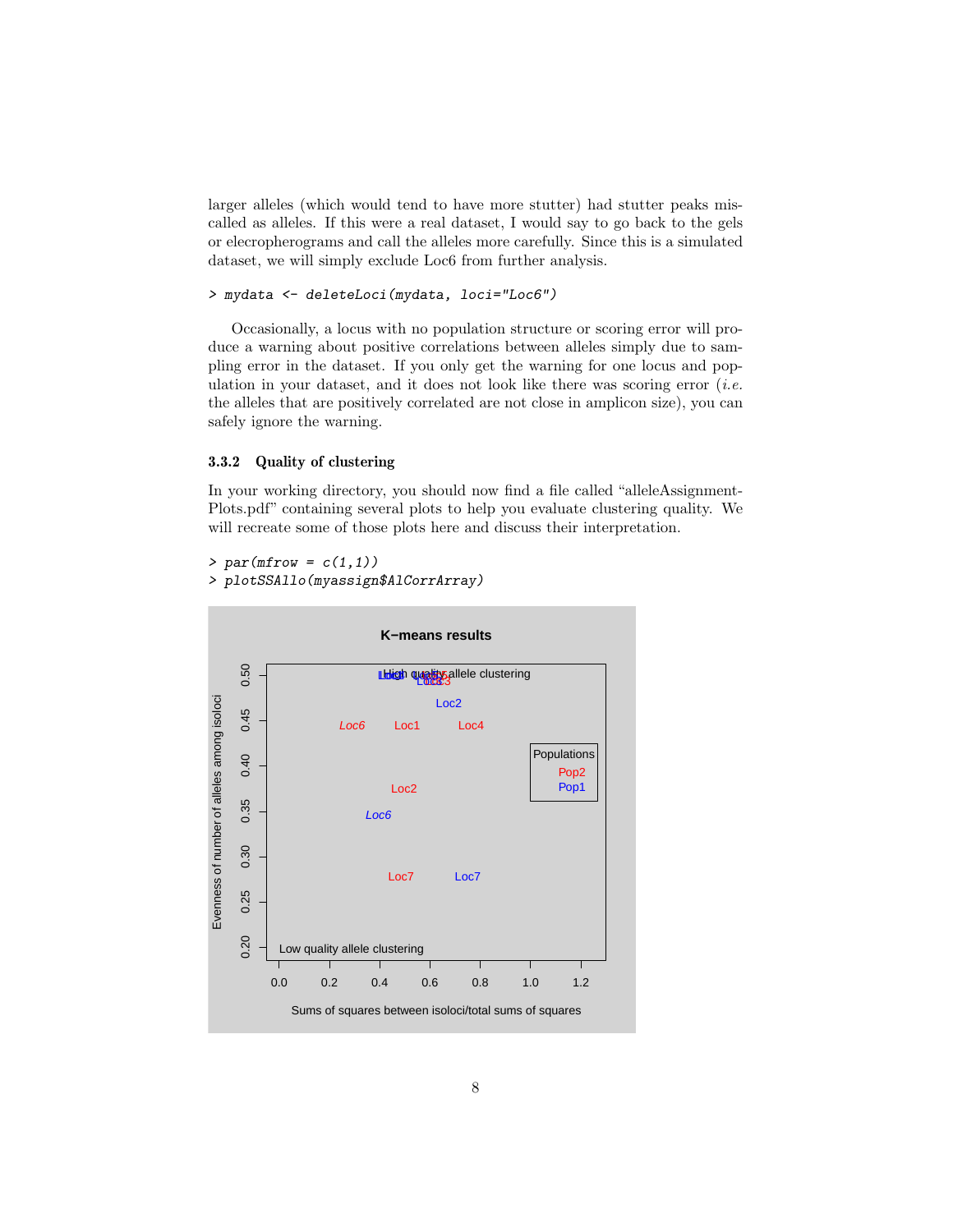This plot gives an indication of clustering quality using the K-means method (from alleleCorrelations) alone, and is intended to help identify problematic loci or populations. The x-axis essentially shows how much of the variation in P-values for correlations between alleles could be explained by clustering alleles into groups. The y-axis indicates how similar in size the groups of alleles are, e.g two groups of five alleles each would give a high value, and one group with one allele and one group with nine alleles would give a low value. So, loci and populations in the upper-right quadrant performed well in allele assignment, but others should be subject to scrutiny.

In the last section we identified Loc6 as a locus that we should exclude. In this plot, for both populations, Loc6 has a relatively low value on the x-axis. It is also marked in italics to indicate that there were positive correlations between alleles, in case we hadn't noticed this problem when the algorithm ran.

It looks like Loc7 may also have a problem, given that it got a low value on the y-axis in both populations.

We can also make heatmaps of the P-values for correlations between alleles to get a sense of how well the clustering went. Let's compare a locus that seemed to work very well (Loc5) to one that we expect to cluster poorly (Loc6), then compare them to Loc7.

#### > heatmap(myassign\$AlCorrArray[["Loc5", "Pop1"]]\$heatmap.dist, + main = "Loc5, Pop1")

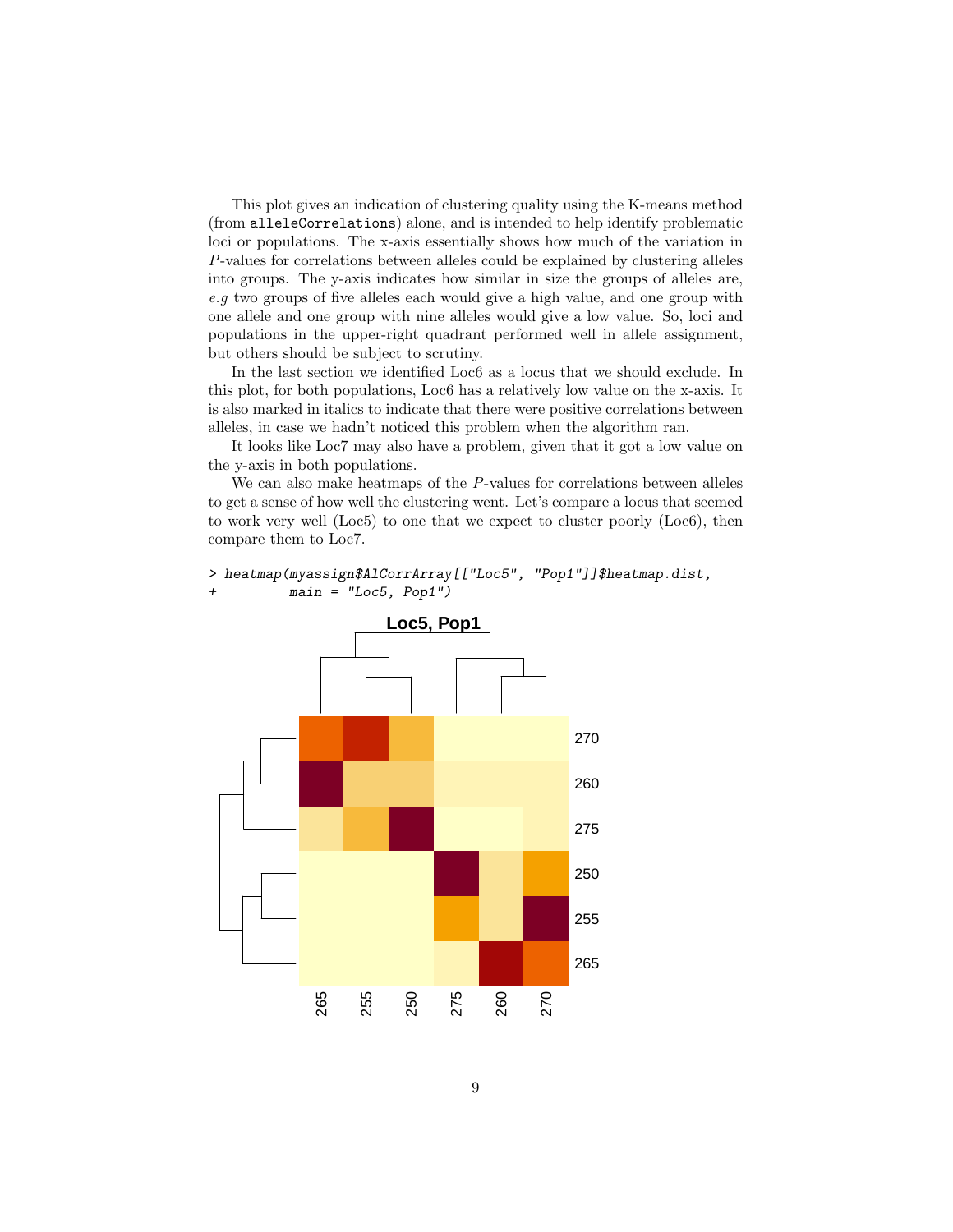The big red blocks neatly divide the alleles into two groups.

```
> # A plot to show how the colors correspond to p-values in the
> # heat map; you can repeat this for the other heat maps in this
> # tutorial if you wish.
> plot(x=seq(min(myassign$AlCorrArray[["Loc5", "Pop1"]]$heatmap.dist),
+ max(myassign$AlCorrArray[["Loc5", "Pop1"]]$heatmap.dist),
+ length.out=12),
+ y=rep(1,12), xlab="P-values", ylab="", bg=heat.colors(12),
+ pch=22, cex=3)
```


> heatmap(myassign\$AlCorrArray[["Loc6", "Pop1"]]\$heatmap.dist,  $main = "Loc6, Pop1")$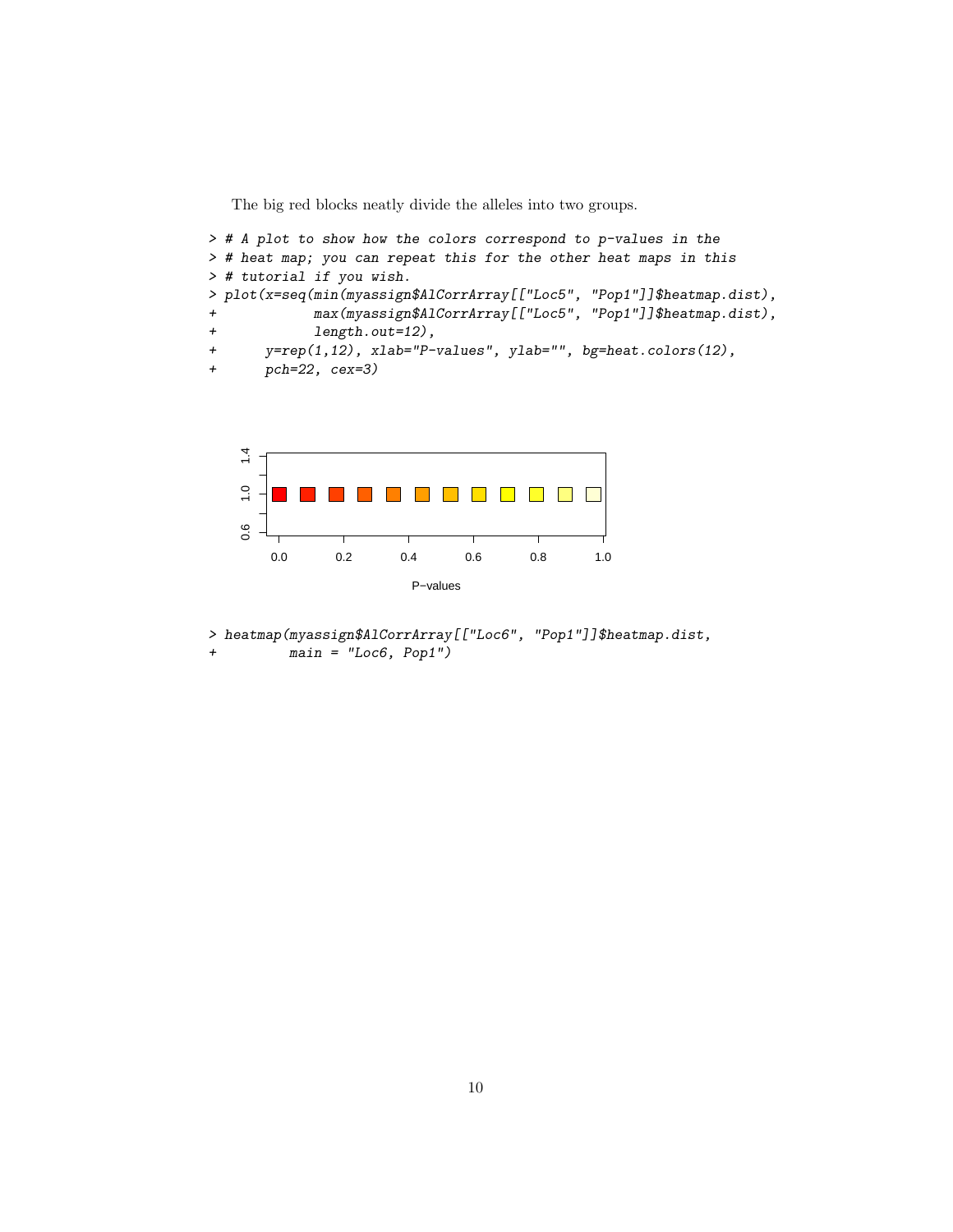

For Loc6, it is not nearly as obvious how to divide the alleles into two groups.

```
> heatmap(myassign$AlCorrArray[["Loc7", "Pop1"]]$heatmap.dist,
+ main = "Loc7, Pop1")
```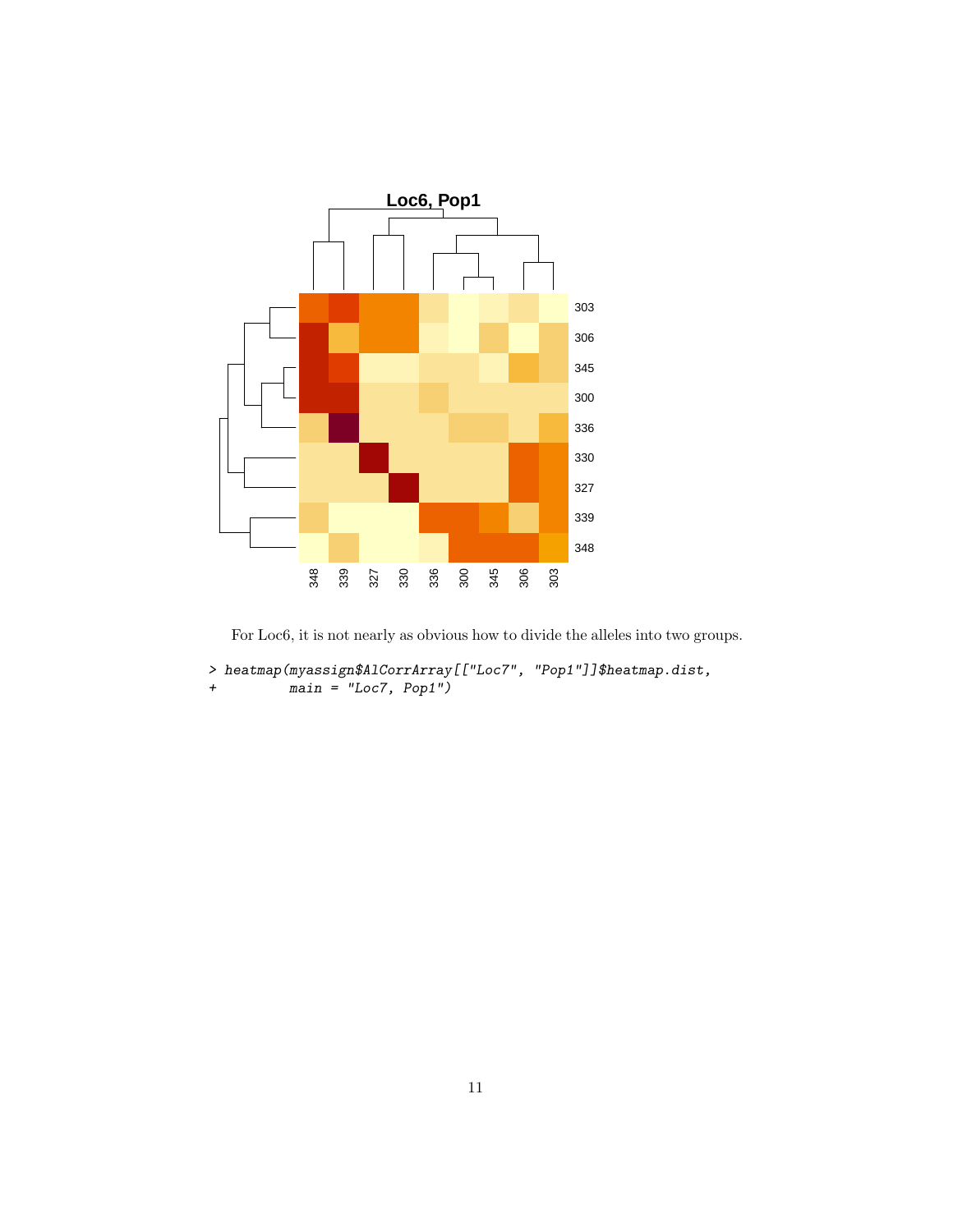

> heatmap(myassign\$AlCorrArray[["Loc7", "Pop2"]]\$heatmap.dist,  $main = "Loc7, Pop2")$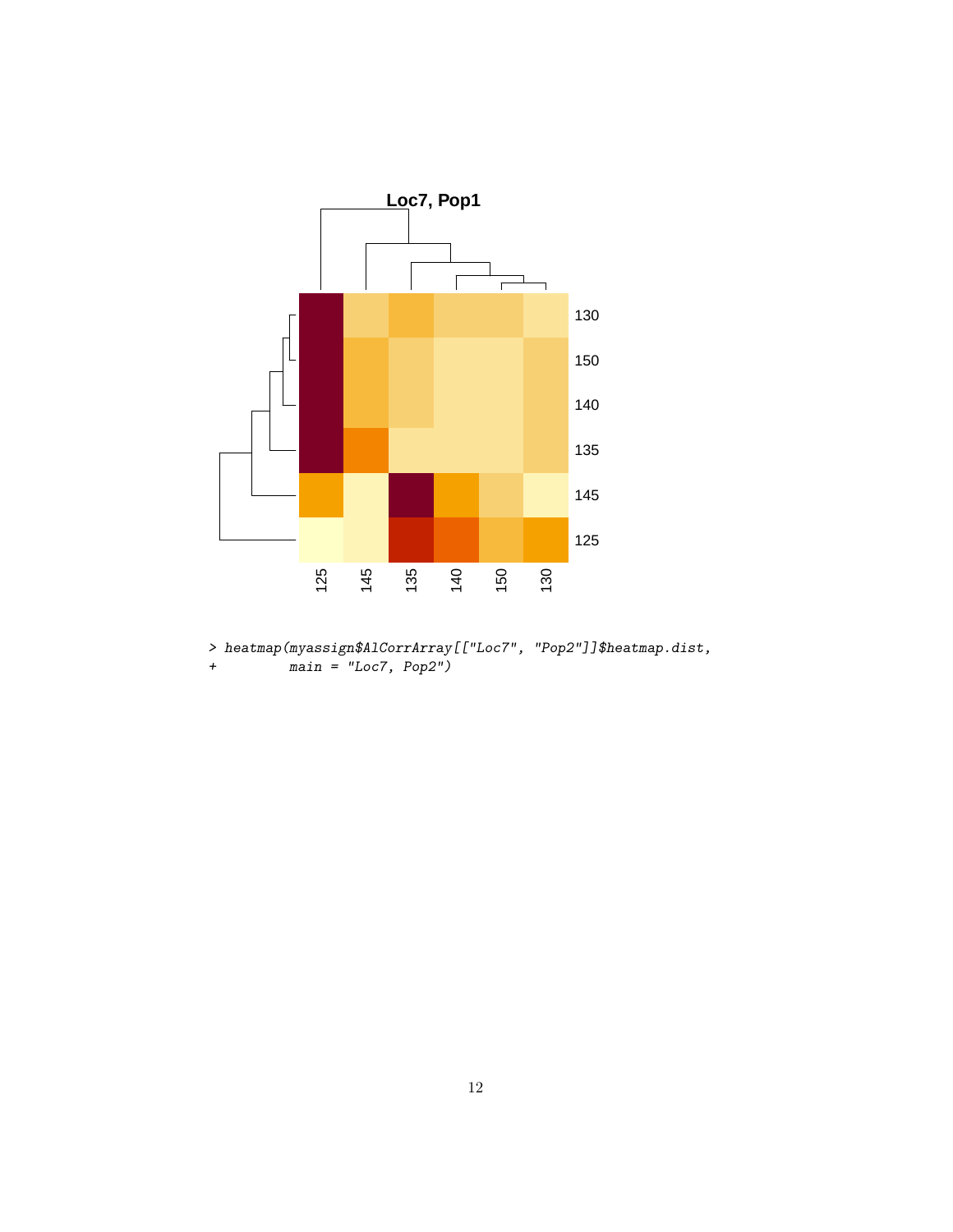

For Loc7, the alleles also don't seem to go into two neat groups. In fact, the dendrograms on both heatmaps first split off a single allele from the rest, but that allele is different for Pop1 (125) versus Pop2 (150). When I simulated Loc7, I actually simulated it as being a single tetrasomic locus instead of a pair of disomic isoloci. If you have a large sample size and no positive correlations between alleles, but the results for all of your loci look like this, you can probably treat the data as being autopolyploid (polysomic). It is also quite possible for an organism to have some disomic loci and some polysomic loci. We will leave Loc7 in the dataset but won't attempt to do allele assignment or genotype recoding with it.

### 3.4 Evaluating the parameter sets

Now we will take a look at the results of testAlGroups. As you may recall, there are several parameters that can be adjusted for that function, and we tried out the default four sets of parameters with processDatasetAllo. One way to evaluate the quality of the assignments produced by testAlGroups is by seeing how many alleles it decided to make homoplasious, *i.e.* how many alleles were assigned to multiple isoloci. Let's plot those proportions separately for the two populations.

```
> plotParamHeatmap(myassign$propHomoplasious, popname = "Pop1",
+ main = "Proportion homoplasious loci:")
```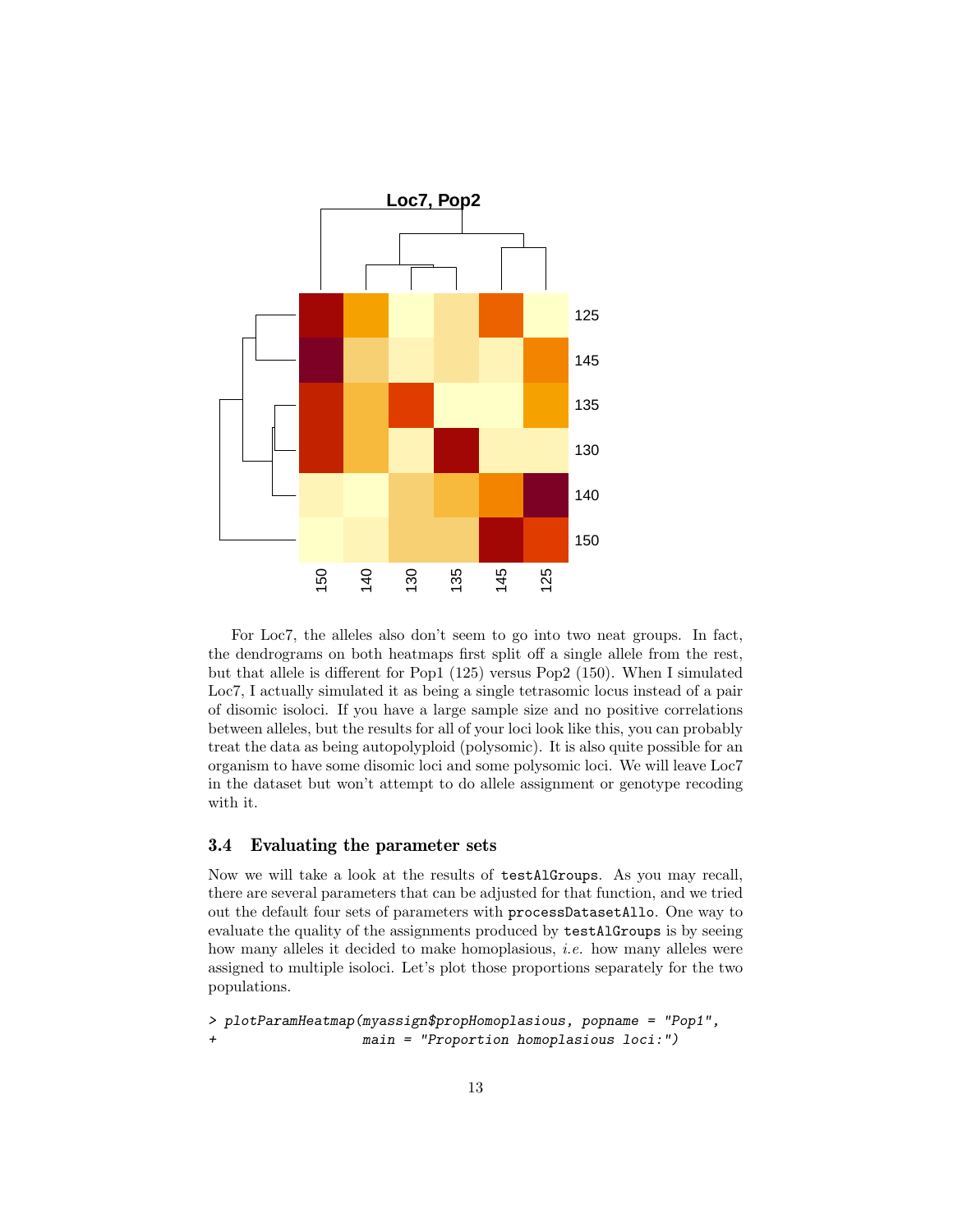#### **Proportion homoplasious loci: Pop1**



Lighter colors indicate fewer homoplasious alleles, which in turn indicates better quality allele assignment. We will ignore Loc6 and Loc7 since we already decided to exclude them. In Pop1, Loc4 worked best with the third and fourth parameter sets (allowing null alleles) and Loc1 worked best with the second, third, or fourth parameter sets (allowing homoplasy or null alleles), but the other loci worked equally well regardless of parameter set.

> plotParamHeatmap(myassign\$propHomoplasious, popname = "Pop2", + main = "Proportion homoplasious loci:")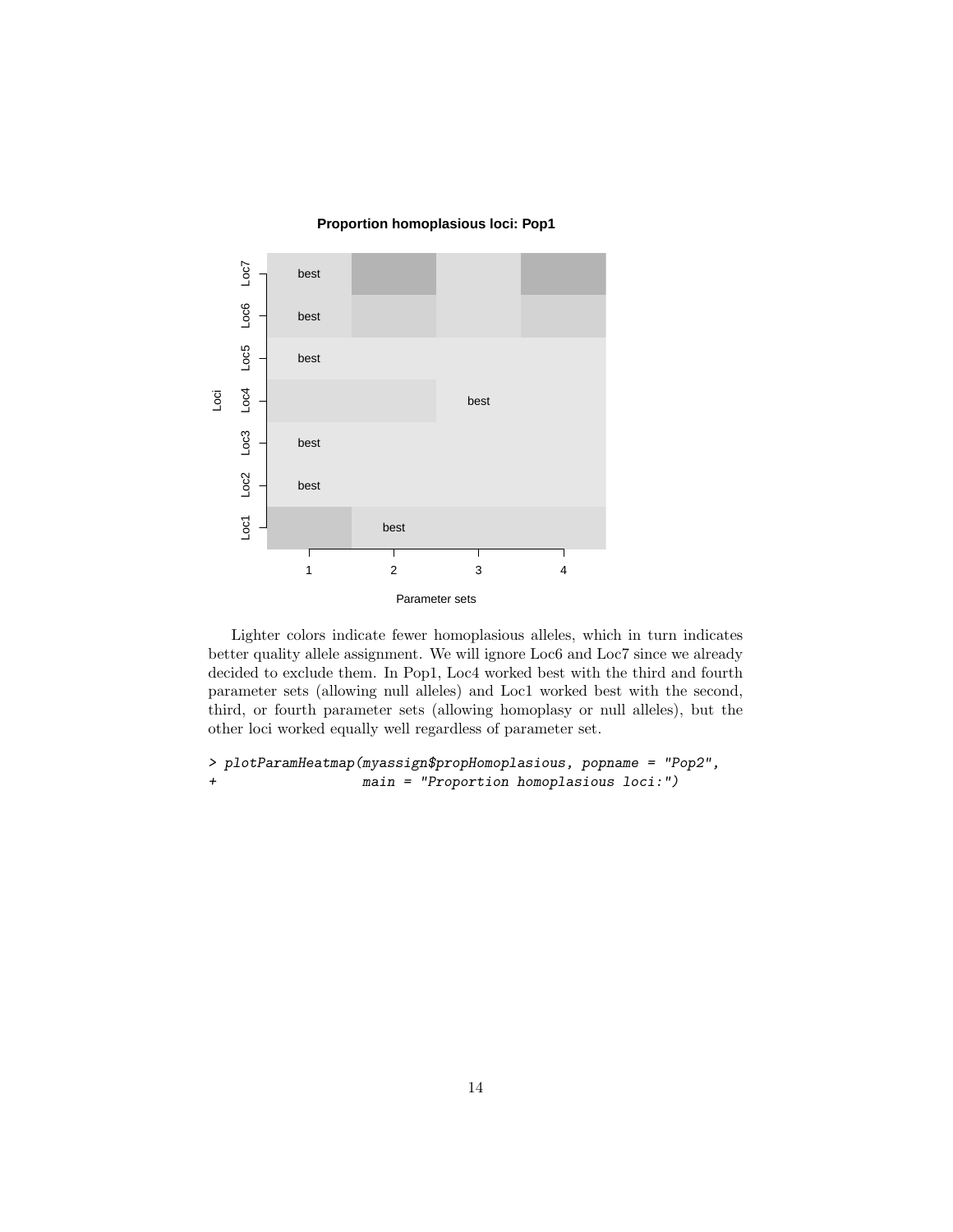#### **Proportion homoplasious loci: Pop2**



For all loci in Pop2 except for Loc 1, we see the same proportion of homoplasious loci regardless of parameter set.

processDatasetAllo also runs the mergeAlleleAssignments function to combine allele assignments across populations, within loci and parameter sets. We take a look at how many more homoplasious alleles we get after merging the assignments (since the same allele may have been assigned to different isoloci in different populations).

> plotParamHeatmap(myassign\$propHomoplMerged, popname = "Merged across populations", + main = "Proportion homoplasious loci:")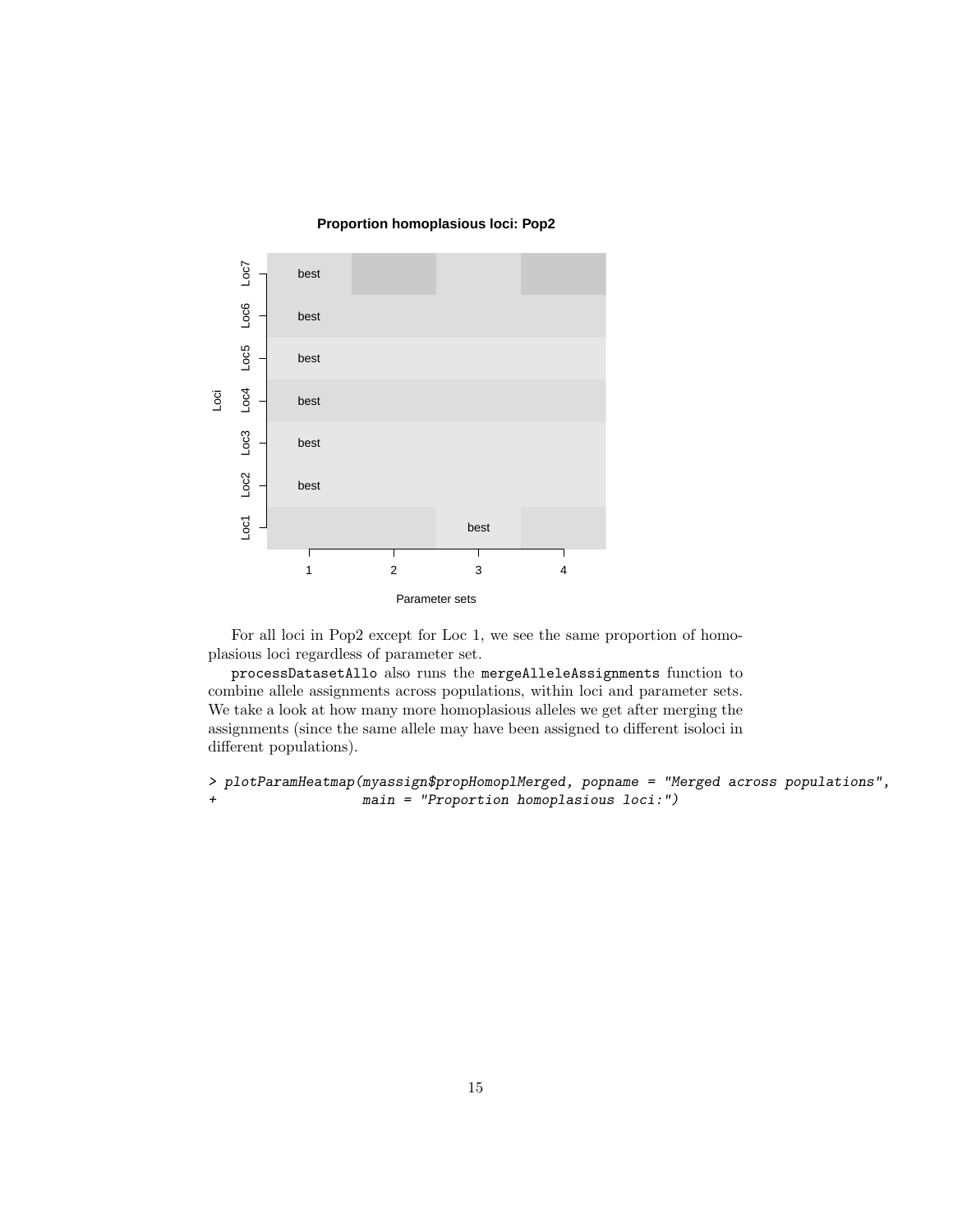



Now we see that Loc6 and Loc7 look a lot worse, since their allele assignments were different between populations. For Loc1, the second parameter set (optimized for homoplasy) was clearly the best in terms of minimizing homoplasious alleles. For Loc2, the first or third parameter set (using allele swapping) works best. For Loc3, Loc4, and Loc5, we have the same number of homoplasious alleles regardless of parameter set.

We can also examine, for each locus and parameter set, what proportion of genotypes would be replaced with missing data if we used that set of allele assignments to recode the data. Genotypes are recoded as missing if homoplasy prevents them from being unambiguously determined. processDatasetAllo runs recodeAllopoly in order to determine these missing data rates. When it does so, it uses the allowAneuploidy=FALSE option so that genotypes that have too many alleles (> SGploidy) for an isolocus will also be recoded as missing.

```
> plotParamHeatmap(myassign$missRate, popname = "All Individuals",
+ main = "Missing data after recoding:")
```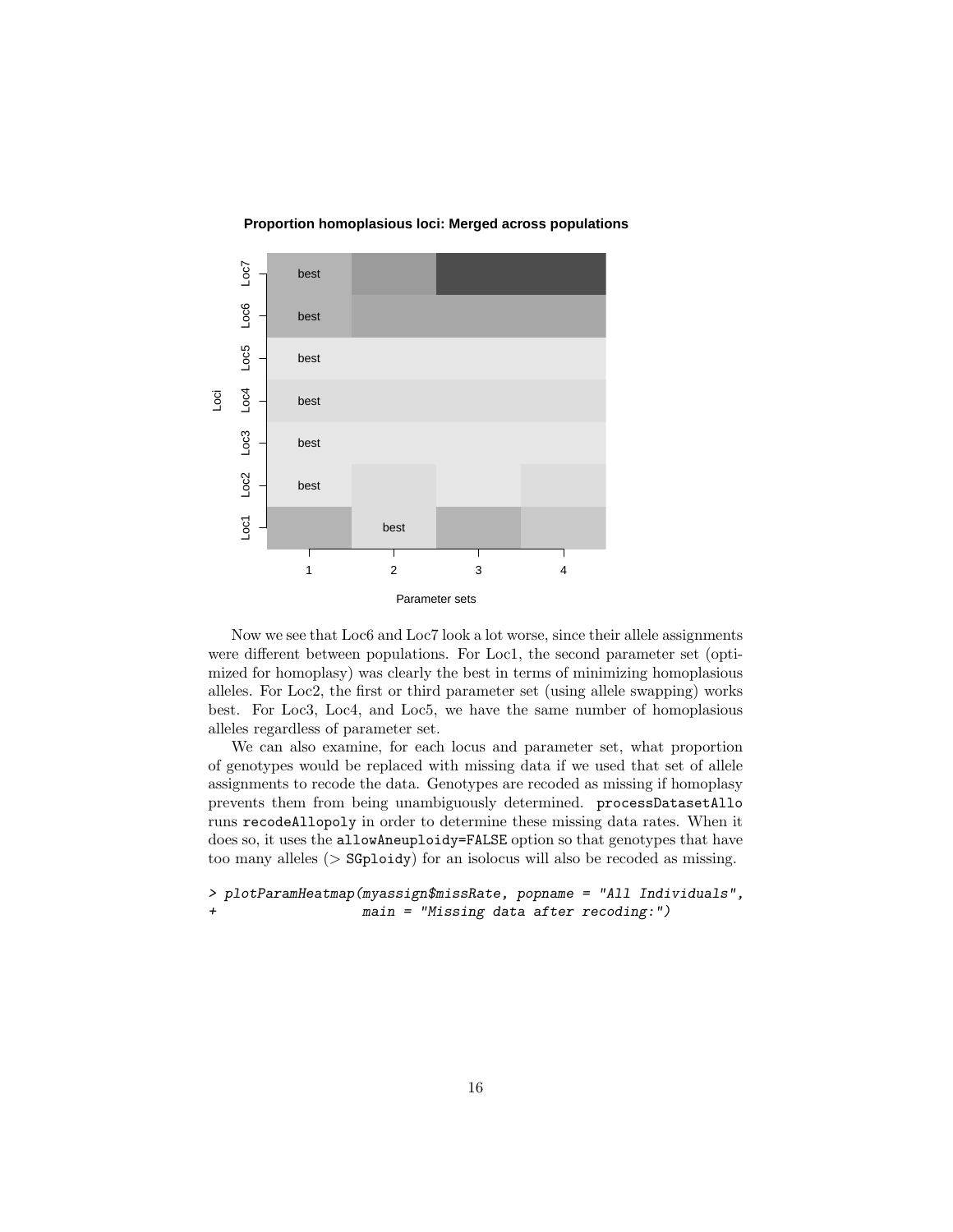#### **Missing data after recoding: All Individuals**



This plot mirrors the plot reporting the proportion of loci that are homoplasious, since homoplasy tends to lead to genotypes that cannot be unambiguously recoded.

processDatasetAllo suggests a best set of allele assignments based on missing data after recoding and the proportion of homoplasious alleles. For each locus, it picks the parameter set that results in the lowest missing data rate, then in the case of a tie the parameter set with the least amount of homoplasy (after merging across populations), then in the case of a tie the lowest numbered parameter set. So in this case, parameter set 2 would be chosen for Loc1, and parameter set 1 for all other loci.

Let's extract that list of optimal assignments from the results. We will also eliminate Loc6 and Loc7 from the list since we discarded Loc6 and don't want to recode Loc7.

```
> myBestAssign <- myassign$bestAssign
> myBestAssign
[[1][[1]]$locus
[1] "Loc1"
[[1]]$SGploidy
[1] 2
```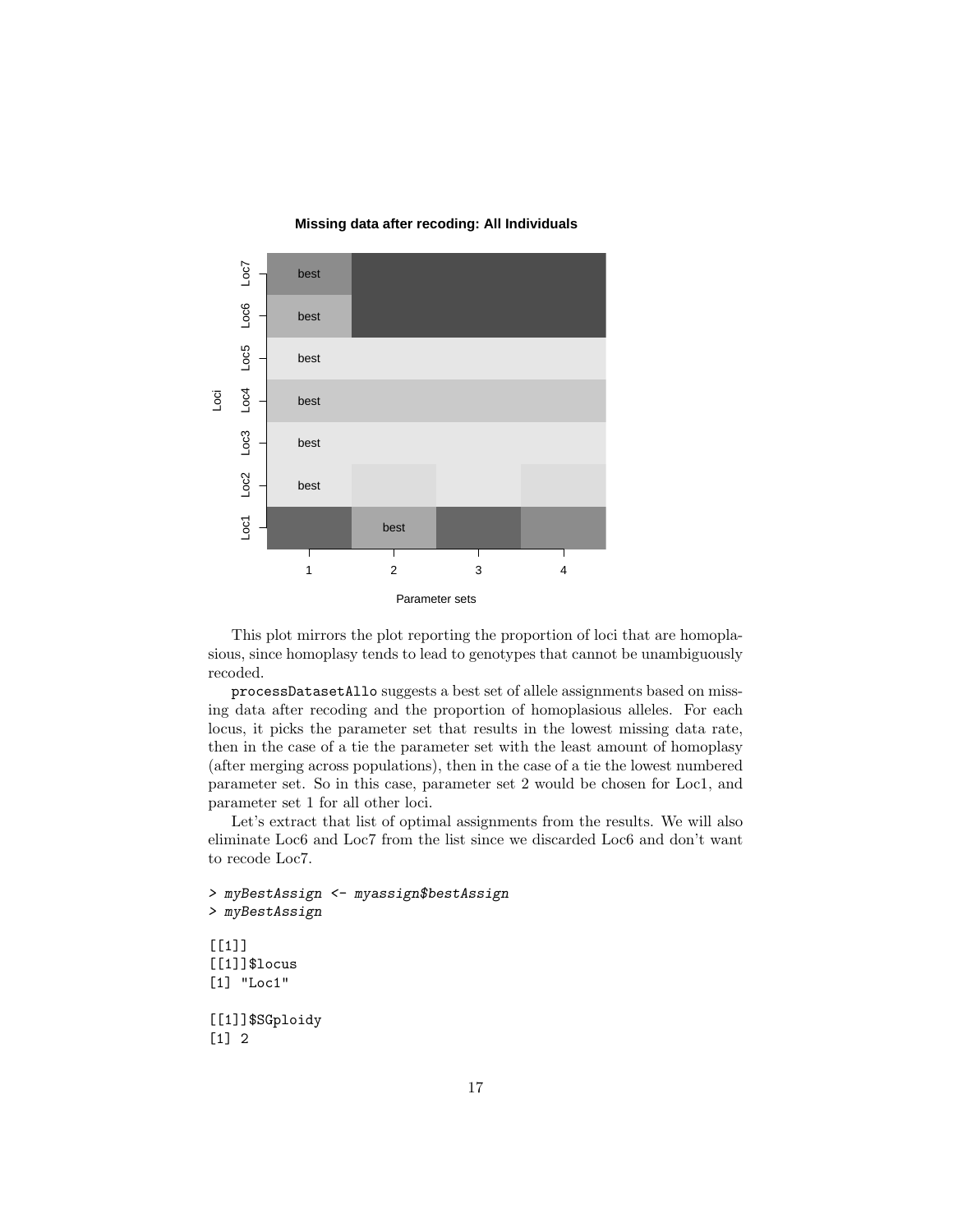```
[[4]]$locus
[1] "Loc4"
```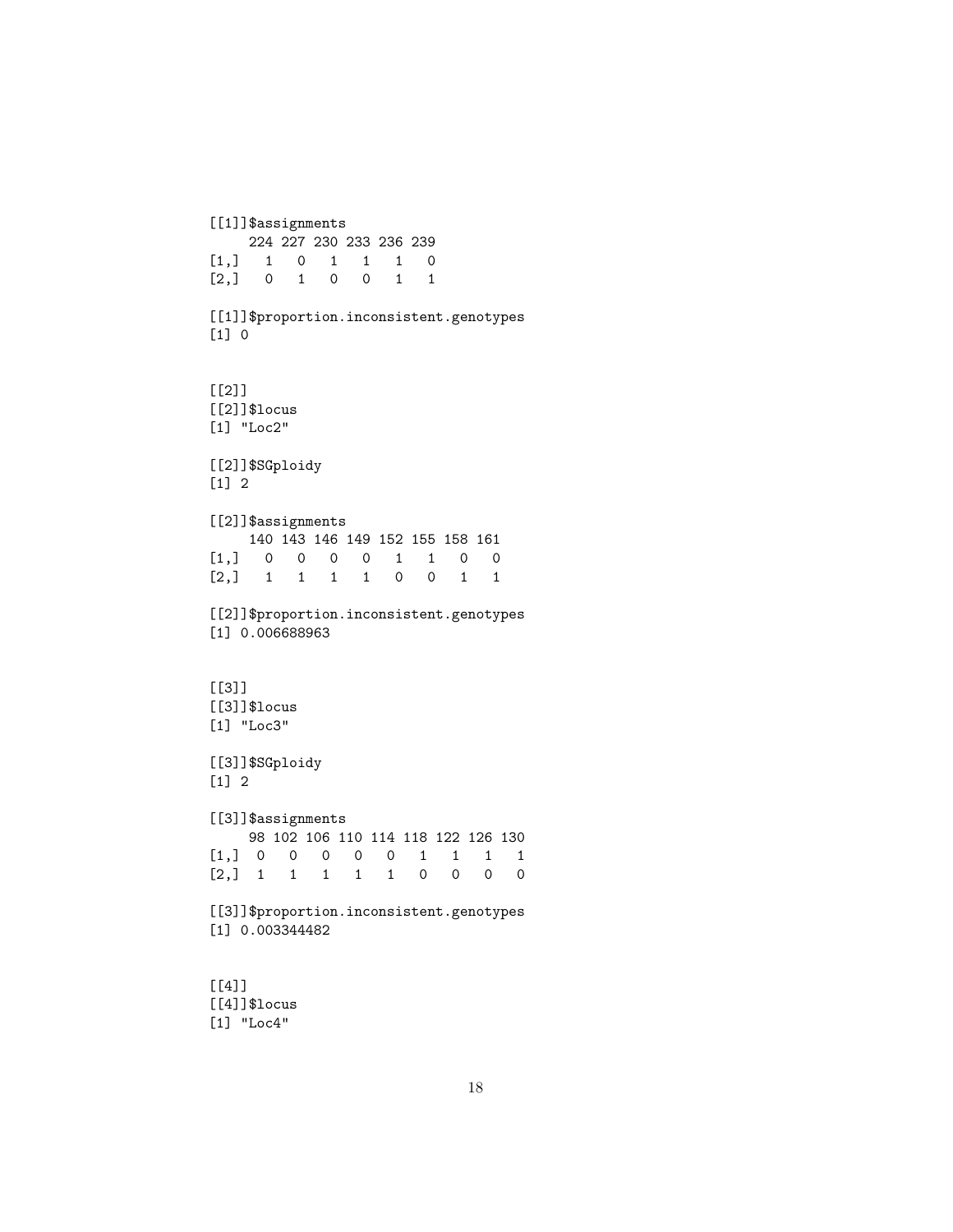[[7]]\$locus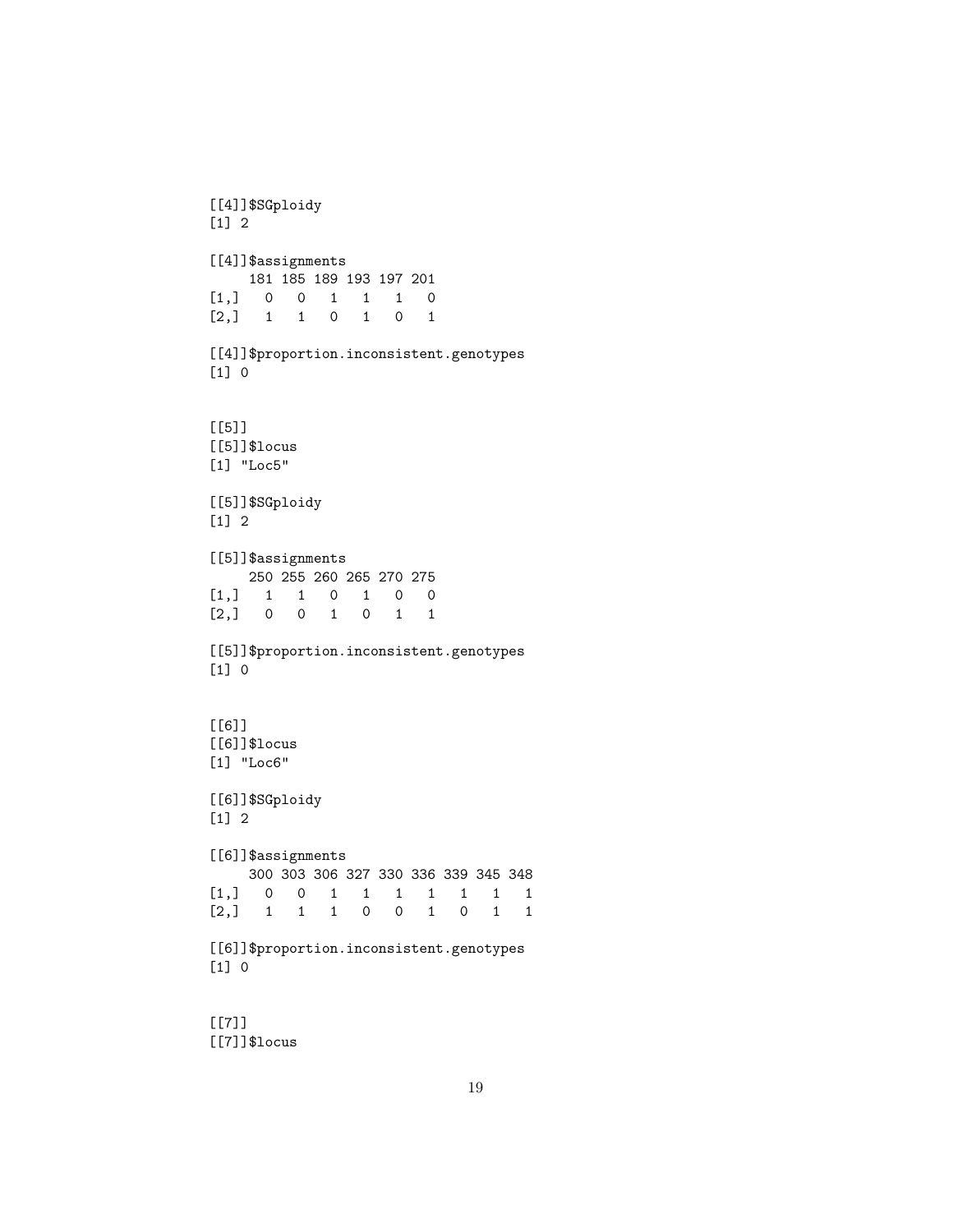```
[1] "Loc7"
[[7]]$SGploidy
[1] 2
[[7]]$assignments
    125 130 135 140 145 150
[1,] 1 1 1 1 0 1
[2,] 1 1 0 1 1 0[[7]]$proportion.inconsistent.genotypes
[1] 0.01333333
```

```
> myBestAssign <- myBestAssign[1:5]
```
We can see a large amount of homoplasy for Loc7 and some for Loc6, since the allele assignment algorithm was not appropriate for those two loci. We can also see that Loc1 and Loc4 each have one homoplasious allele. This accounts for the much higher proportion of missing data when recoding Loc1 and Loc4 as opposed to Loc2, Loc3, and Loc5.

We can also extract from the results the proportion of missing data that is introduced by recoding genotypes using the best allele assignments.

```
> apply(myassign$missRate, 1, min)
```
Loc1 Loc2 Loc3 Loc4 Loc5 Loc6 0.516666667 0.006688963 0.003344482 0.331103679 0.000000000 0.480000000 Loc7 0.701666667

Loc1 would have  $52\%$  missing data after being recoded using the best set of allele assignments, Loc2 would have 0.7% missing data, etc.

It is possible to take a deeper look at the allele assignments that were produced before the best set was chosen. Let's look at Loc1, since it has such a high missing data rate after recoding.

> myassign\$AlCorrArray[["Loc1", "Pop1"]]\$Kmeans.groups

|                  |  | 224 227 230 233 236 239 |  |
|------------------|--|-------------------------|--|
| [1,] 1 0 1 1 0 0 |  |                         |  |
| [2,] 0 1 0 0 1 1 |  |                         |  |

> myassign\$AlCorrArray[["Loc1", "Pop2"]]\$Kmeans.groups

|                  |  | 224 227 230 233 236 239 |  |
|------------------|--|-------------------------|--|
| [1,] 1 0 1 1 1 0 |  |                         |  |
| [2,] 0 1 0 0 0 1 |  |                         |  |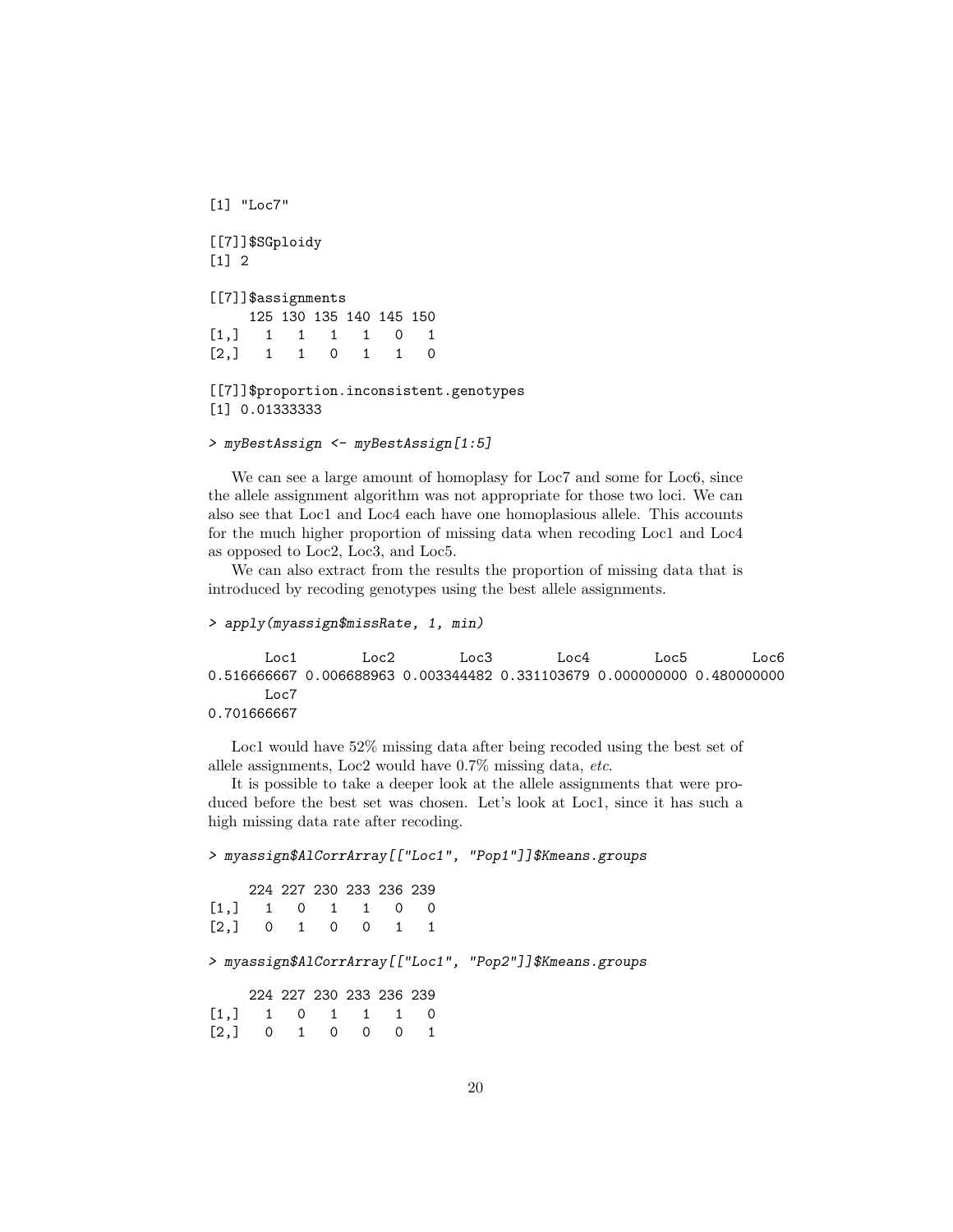> myassign\$AlCorrArray[["Loc1", "Pop1"]]\$UPGMA.groups 224 227 230 233 236 239 [1,] 1 0 1 1 0 0  $[2,] 0 1 0 0 1 1$ > myassign\$AlCorrArray[["Loc1", "Pop2"]]\$UPGMA.groups 224 227 230 233 236 239  $[1,] 1 0 1 1 1 0$ [2,] 0 1 0 0 0 1

Both K-means clustering and UPGMA placed allele 236 in a different isolocus depending on population. This is the same allele that was ultimately assigned to be homoplasious in the "best" assignment set.

testAlGroups results for Loc1: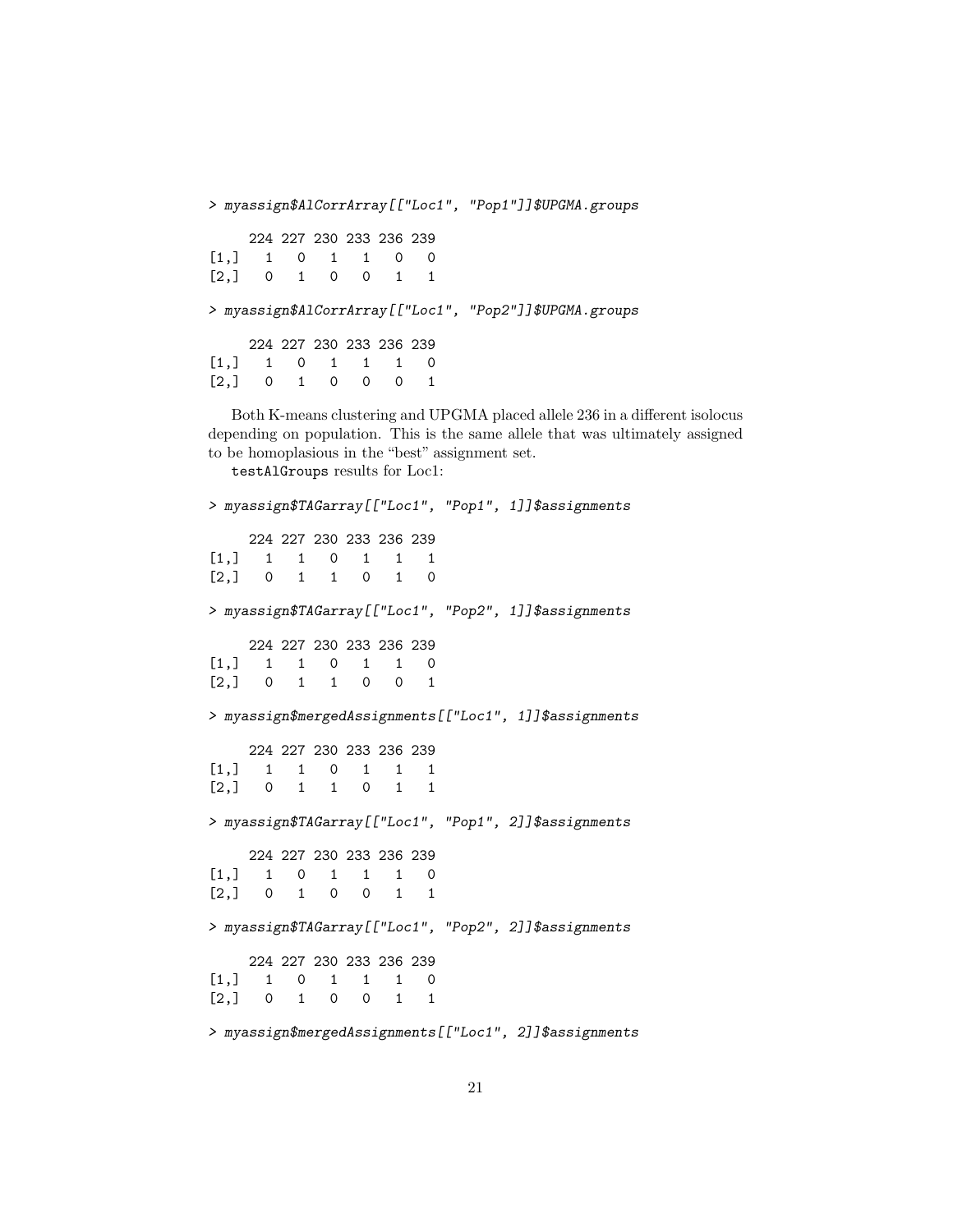We can see that with parameter set 1, allele 236 was made homoplasious in Pop1 and allele 227 was made homoplasious in both populations, resulting in both being homoplasious in the merged set. With parameter set 2, however, assignments were consistent between the two populations. Parameter set 3 produced allele assignments that were very different from those produced by parameter sets 1 and 2. The parameter set 4 assignments matched the "best" assignment set for Pop2, but not Pop1.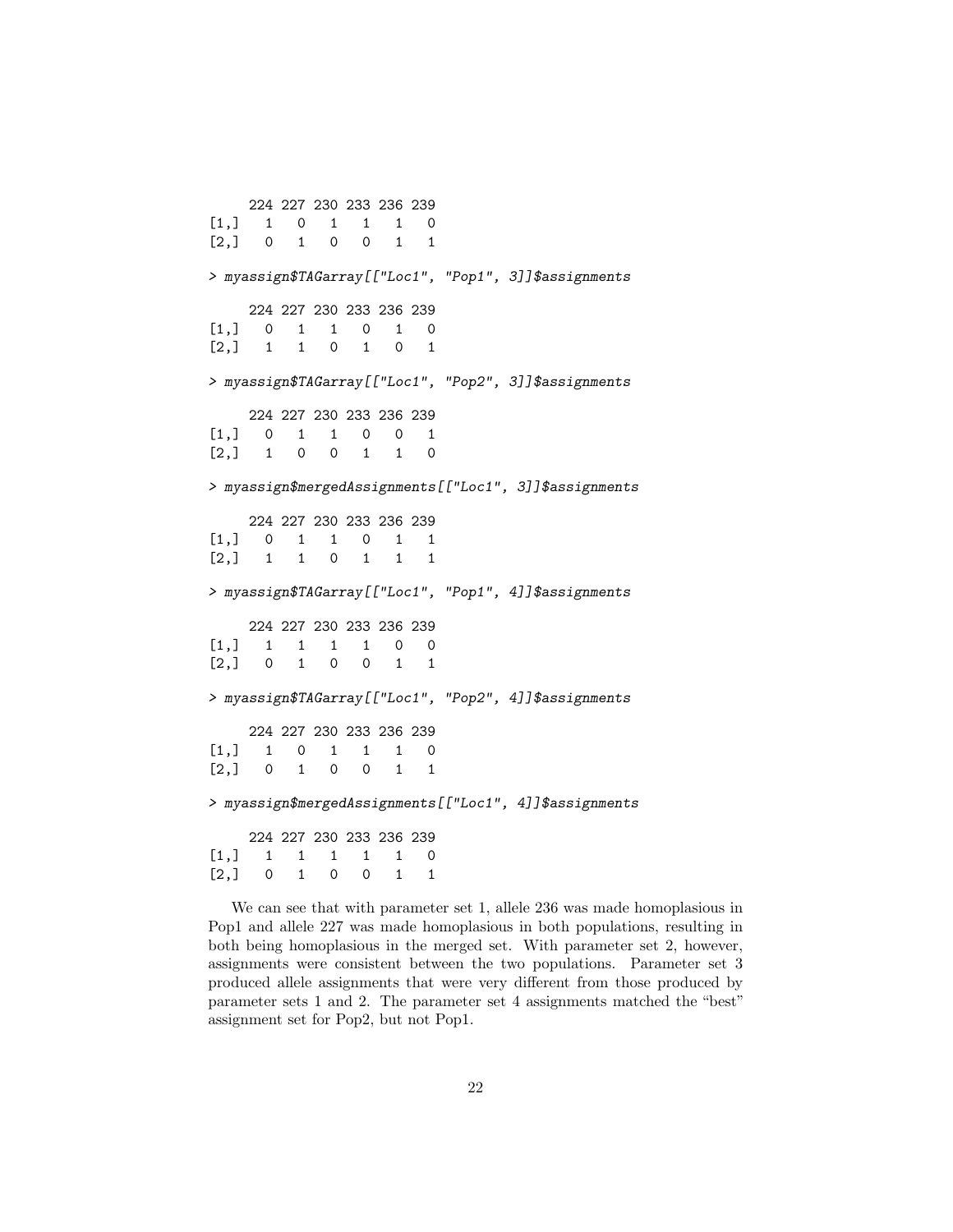#### 3.5 Re-analyzing individual loci

For problematic loci, you may wish to try different population splits or parameter sets. It is not necessary to re-run processDatasetAllo on the entire dataset in order to accomplish this; we can run alleleCorrelations and testAlGroups on individual loci instead.

Continuing to examine Loc1, what assignments do we get from K-means clustering and UPGMA if we don't split the datset into two populations?

```
> corrLoc1AllInd <- alleleCorrelations(mydata, locus = "Loc1", n.subgen = 2)
> corrLoc1AllInd$Kmeans.groups
```
224 227 230 233 236 239 [1,] 0 1 0 0 1 1 [2,] 1 0 1 1 0 0 > corrLoc1AllInd\$UPGMA.groups 224 227 230 233 236 239  $[1,] 1 0 1 1 0 0$ [2,] 0 1 0 0 1 1

Analyzing both populations together gives us clustering identical to the previous clustering from Pop1.

We'll try testAlGroups with a parameter set identical to parameter set 2 from our previous analysis. We'll also try increasing tolerance a little bit to see if it eliminates homoplasy. Increasing tolerance could be useful if Loc1 does not in fact segregate in a completely disomic manner.

```
> TaLoc1.param2 <- testAlGroups(mydata, corrLoc1AllInd, SGploidy = 2,
+ null.weight = 0.5, tolerance = 0.05,
                         swap = FALSE)> TaLoc1.param5 <- testAlGroups(mydata, corrLoc1AllInd, SGploidy = 2,
+ null.weight = 0.5, tolerance = 0.1,
                         swap = FALSE)> TaLoc1.param2$assignments
    224 227 230 233 236 239
[1,] 0 1 0 0 1 1
[2,] 1 0 1 1 1 0> TaLoc1.param5$assignments
    224 227 230 233 236 239
[1,] 0 1 0 0 1 1
[2,] 1 0 1 1 1 0
```
In both cases we get the same allele assignments as before, so we will leave it as is.

Hypothetically though, if we liked the new assignments better and wanted to use them to replace the old assignments, here is how it would be done: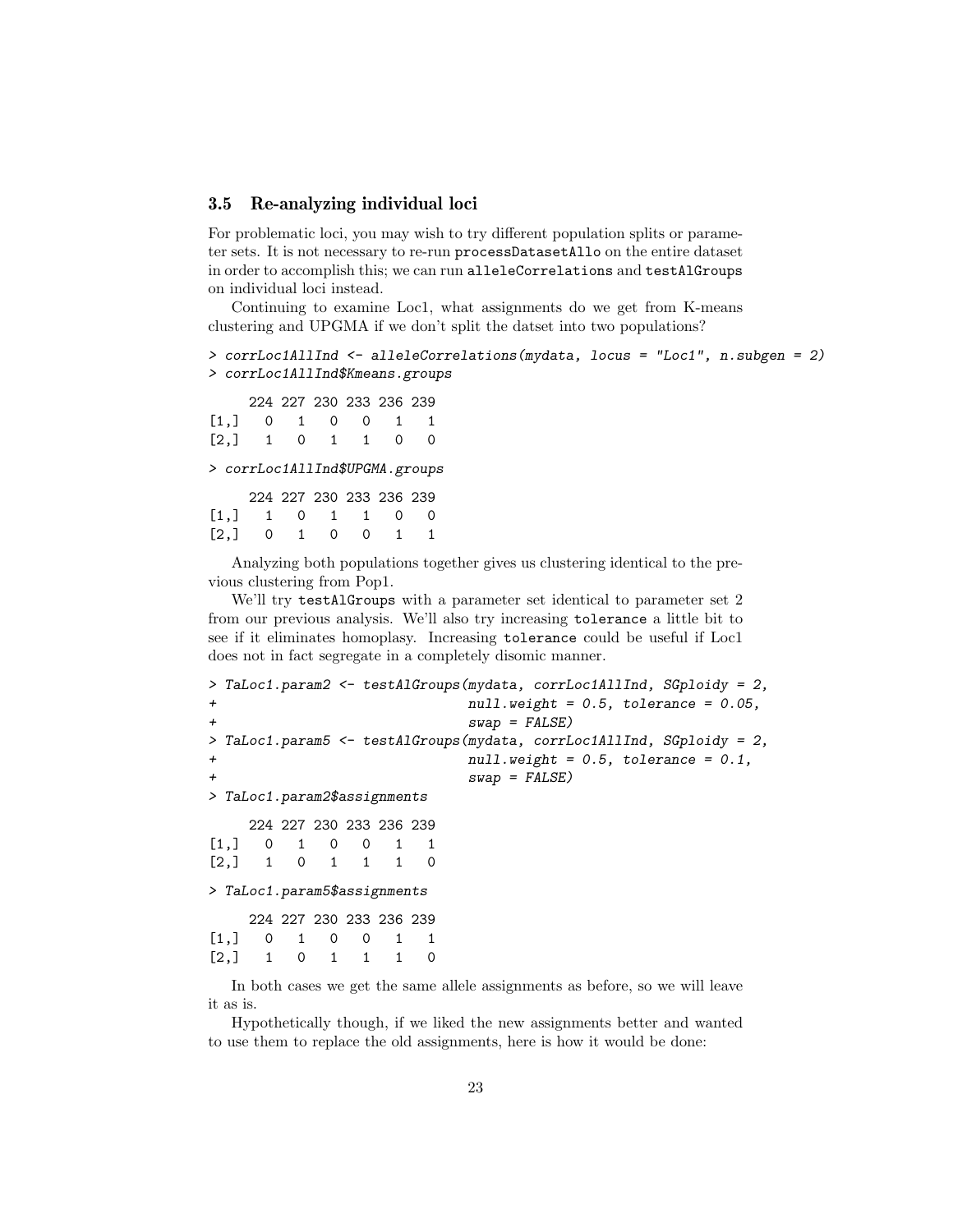```
> myBestAssign[[1]] <- TaLoc1.param5
```
## 3.6 Recoding the data

Now that we've chosen sets of allele assignments to use and thrown away loci that had problems, we can recode the dataset.

```
> recodedData <- recodeAllopoly(mydata, myBestAssign)
> summary(recodedData)
Dataset with allele copy number ambiguity.
Simulated allotetraploid dataset.
Number of missing genotypes: 520
300 samples, 11 loci.
2 populations.
Ploidies: 2 1 3 NA
Length(s) of microsatellite repeats: 3 4 5
```
You'll notice that we have more loci now that each marker (except Loc7) has been split into two isoloci. We also have a lot of missing data, since homoplasy can lead to uncertainty about what the true genotype is. We had homoplasy for Loc1 and Loc 4.

```
> for(L in Loci(recodedData)){
    proportionmissing <- mean(isMissing(recodedData, loci=L))
+ cat(paste(L,":",proportionmissing,"missing"),sep="\n")
+ }
Loc1_1 : 0.513333333333333 missing
Loc1_2 : 0.52 missing
Loc2_1 : 0.00333333333333333 missing
Loc2_2 : 0.00333333333333333 missing
Loc3_1 : 0.00333333333333333 missing
Loc3_2 : 0.00333333333333333 missing
Loc4_1 : 0.323333333333333 missing
Loc4_2 : 0.343333333333333 missing
Loc5_1 : 0.01 missing
Loc5_2 : 0.01 missing
Loc7 : 0 missing
```
You'll also notice that not the entire dataset is diploid. That is because there is some meiotic error in the dataset, and we used allowAneuoploidy = TRUE in recodeAllopoly. Most genotypes are diploid though.

> table(Ploidies(recodedData))

```
1 2 3
3 2994 3
```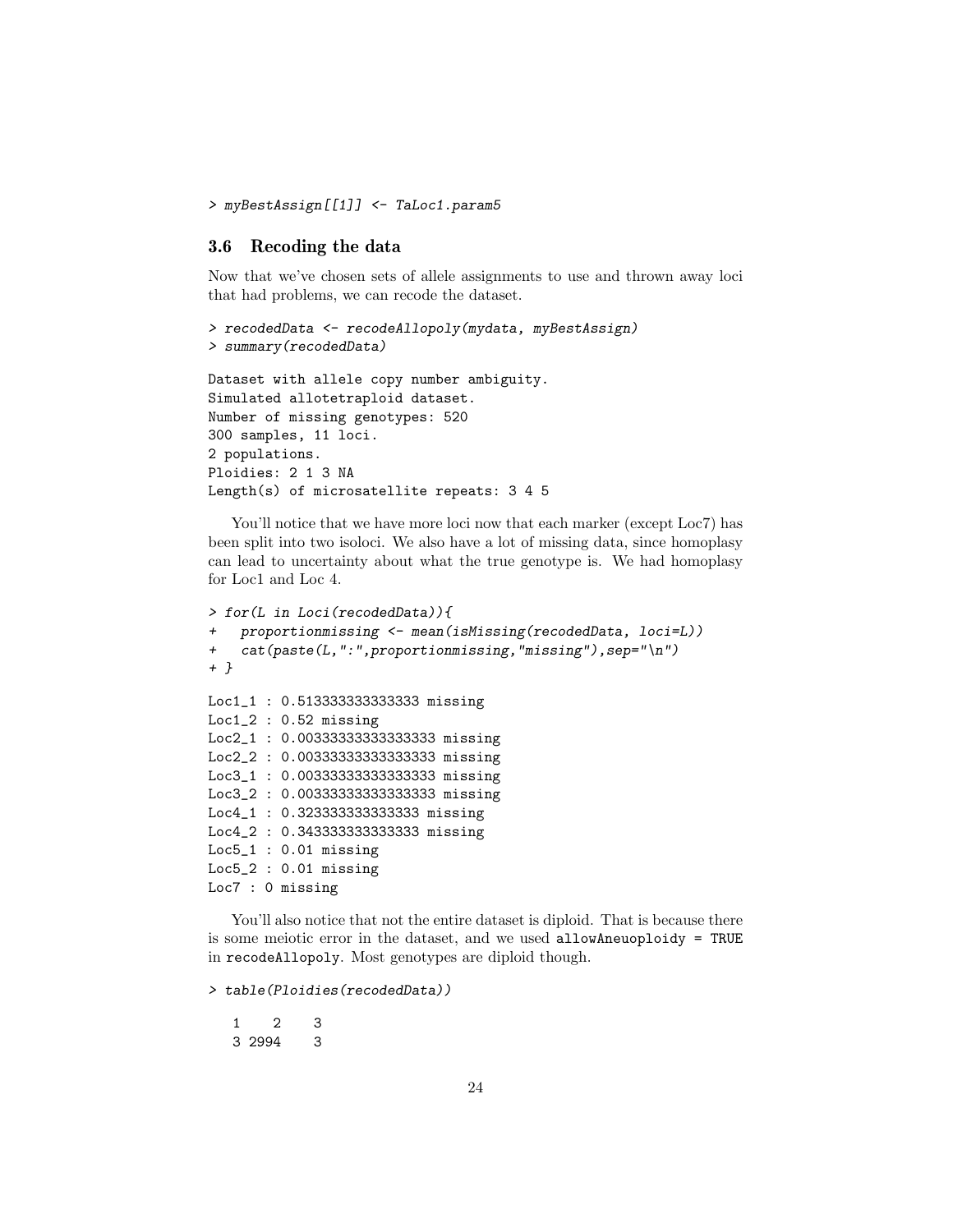We can manually add in the ploidy for Loc7, since it was not recoded.

```
> Ploidies(recodedData)[,"Loc7"] <- 4
```
The recoded data may now be analyzed with any POLYSAT function, or exported to other software using any of the various write functions in polysat. For example, it is now appropriate to estimate allele frequencies from the data and use those to estimate  $G_{ST}$ .

```
> myfreq <- simpleFreq(recodedData)
> myGst <- calcPopDiff(myfreq, metric = "Gst")
> myGst
            Pop2 Pop1
Pop2 2.306046e-17 3.910823e-02
Pop1 3.910823e-02 -3.080073e-19
```
We can also export the data if we want to do analysis using other software.

```
> write.GeneMapper(recodedData, file = "tutorialRecodedData.txt")
```
## 4 The Catalán method of allele assignment

An alternative method of allele assignment available in POLYSAT is that by Catalán et al. (2006; <http://dx.doi.org/10.1534/genetics.105.042788>). The Catalán method does not allow for homoplasy, null alleles, or meiotic error, but may perform equally to the polysat method in cases of strong population structure, with less processing time. Let's try it on our example dataset.

```
> catResults <- list()
> length(catResults) <- length(Loci(mydata))
> names(catResults) <- Loci(mydata)
> for(L in Loci(mydata)){
    cat(L, sep="\n'\n')+ catResults[[L]] <- catalanAlleles(mydata, locus=L, verbose=TRUE)
+ }
Loc1
$locus
[1] "Loc1"
$SGploidy
[1] 2
$assignments
[1] "Homoplasy or null alleles: some genotypes have too few alleles"
```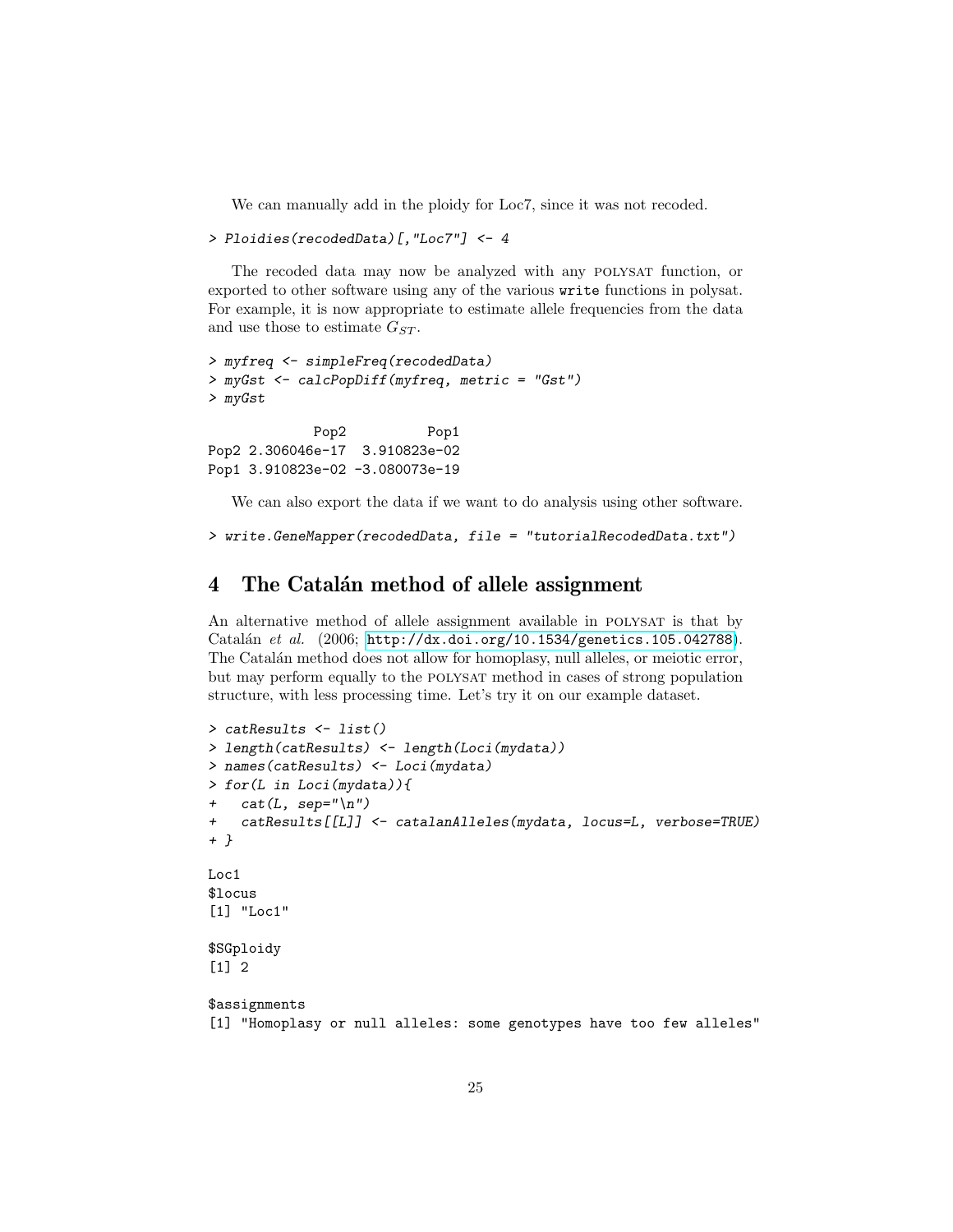```
Loc2
Allele assignments:
  140 143 146 149 152 155 158 161
[1,] 0 0 0 0 1 1 0 0
[2,] 1 1 1 1 0 0 1 1
Inconsistent genotypes:
[1]]
[1] 143 155 158 161
[[2]]
[1] 140 143 149 155
$locus
[1] "Loc2"
$SGploidy
[1] 2
$assignments
[1] "Homoplasy or null alleles"
Loc3
Allele assignments:
    98 102 106 110 114 118 122 126 130
[1,] 1 1 1 1 1 0 0 0 0
[2,] 0 0 0 0 0 1 1 1 1
Inconsistent genotypes:
[1]]
[1] 102 106 110 118
$locus
[1] "Loc3"
$SGploidy
[1] 2
$assignments
[1] "Homoplasy or null alleles"
Loc4
$locus
[1] "Loc4"
$SGploidy
```
[1] 2